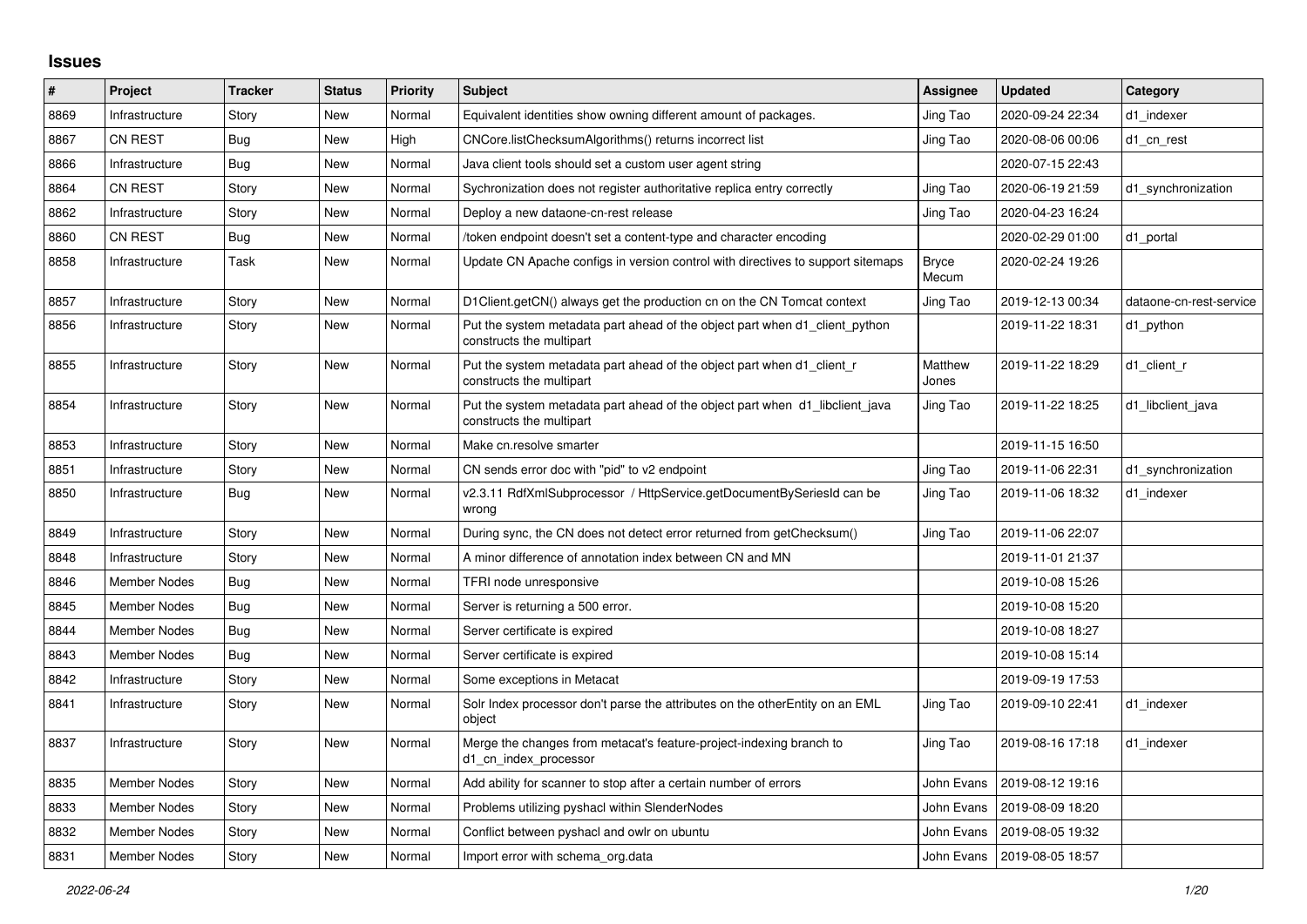| $\pmb{\#}$ | Project             | <b>Tracker</b> | <b>Status</b> | <b>Priority</b> | Subject                                                                                            | <b>Assignee</b>  | <b>Updated</b>   | Category               |
|------------|---------------------|----------------|---------------|-----------------|----------------------------------------------------------------------------------------------------|------------------|------------------|------------------------|
| 8830       | <b>Member Nodes</b> | Task           | New           | Normal          | Requirements Analysis                                                                              | John Evans       | 2019-08-06 14:44 |                        |
| 8829       | <b>Member Nodes</b> | Task           | New           | High            | get DKAN connected to GMN                                                                          | John Evans       | 2019-09-03 13:24 |                        |
| 8827       | Infrastructure      | <b>Bug</b>     | New           | Normal          | synchronization doesn't update dateSystemMetadataModified if that's the only<br>field that changed | Rob Nahf         | 2019-07-11 21:26 | d1_synchronization     |
| 8823       | Infrastructure      | Story          | New           | High            | Recent Apache and OpenSSL combinations break connectivity on Ubuntu 18.04                          | Dave<br>Vieglais | 2019-06-19 02:43 |                        |
| 8822       | Infrastructure      | Bug            | New           | Low             | Account queries in STAGE-2 failing from web browser                                                |                  | 2019-06-19 01:44 |                        |
| 8821       | Infrastructure      | Bug            | New           | Normal          | Object doi:10.18739/A2610VR7Z fails to index on CN                                                 | Jing Tao         | 2019-06-19 00:06 |                        |
| 8819       | <b>Member Nodes</b> | Story          | New           | Normal          | IEDA documents not in DataONE                                                                      |                  | 2019-06-13 19:20 |                        |
| 8817       | Infrastructure      | Task           | New           | Normal          | Configure sitemaps on the CN                                                                       | Jing Tao         | 2020-03-12 18:30 |                        |
| 8815       | Infrastructure      | Bug            | New           | Normal          | Investigate and fix failed sync/harvest of doi:10.18739/A2CH48                                     |                  | 2019-06-04 23:26 |                        |
| 8811       | Infrastructure      | Task           | New           | Normal          | Merge 2.3.9 changes to trunk                                                                       | Jing Tao         | 2019-05-21 13:06 |                        |
| 8810       | <b>CN REST</b>      | Task           | New           | Normal          | Verify configuration of portal certificates                                                        |                  | 2019-05-21 13:00 |                        |
| 8809       | <b>CN REST</b>      | Task           | New           | Normal          | Adjust portal properties for certificate configuration                                             |                  | 2019-05-21 12:57 |                        |
| 8808       | Infrastructure      | Task           | New           | Normal          | Remove old versions of Tomcat                                                                      |                  | 2019-05-21 12:49 |                        |
| 8807       | Infrastructure      | Task           | New           | Normal          | remove old versions of postgres                                                                    |                  | 2019-05-21 12:47 |                        |
| 8806       | Infrastructure      | Story          | New           | Normal          | Cleanup from OS upgrades                                                                           |                  | 2019-05-21 12:45 |                        |
| 8804       | Infrastructure      | Task           | New           | Normal          | Add Idap backup config to cn os-core                                                               | Dave<br>Vieglais | 2019-05-21 12:32 | dataone-cn-os-core     |
| 8796       | Infrastructure      | Story          | New           | Normal          | Various issues with service access after upgrade to 18.04                                          | Jing Tao         | 2019-05-21 12:38 |                        |
| 8793       | Infrastructure      | Task           | New           | Normal          | Replace ONEMercury installation                                                                    |                  | 2019-05-01 14:04 |                        |
| 8792       | Infrastructure      | <b>Task</b>    | New           | Normal          | Create landing page for redirection from ONEMercury                                                |                  | 2019-05-01 14:03 |                        |
| 8791       | Infrastructure      | Story          | New           | Normal          | Complete deprecation of ONEMercury interface                                                       | Rob Nahf         | 2019-05-01 14:00 | d1_mercury             |
| 8783       | Infrastructure      | Bug            | New           | Normal          | synchronization re-created 26k map entries in<br>SyncQueueFacade.nodeIdRoundRobin                  | Rob Nahf         | 2019-04-02 20:10 | d1_synchronization     |
| 8782       | Infrastructure      | Story          | New           | Normal          | Upgrade OS to Ubuntu 18.04 on CNs                                                                  | Jing Tao         | 2019-03-22 18:12 |                        |
| 8780       | Infrastructure      | Feature        | New           | Normal          | Develop support for DataCite 4.0 and 4.1 and 4.2                                                   | Dave<br>Vieglais | 2019-03-30 20:38 | d1_indexer             |
| 8779       | Infrastructure      | Story          | New           | Normal          | ForesiteResourceMap performance issue                                                              | Rob Nahf         | 2019-03-25 18:48 | d1 indexer             |
| 8778       | CN REST             | Task           | New           | Normal          | Ensure SystemMetadata replica auditing updates are saved and broadcast                             | Chris Jones      | 2019-03-12 16:54 | d1_replication_auditor |
| 8777       | CN REST             | Task           | New           | Normal          | Configure CN to audit objects greater than 1GB                                                     | Chris Jones      | 2019-03-13 20:50 | d1_replication_auditor |
| 8776       | CN REST             | Task           | New           | Normal          | Set valid replica status to completed                                                              | Chris Jones      | 2019-03-12 15:57 | d1_replication_auditor |
| 8774       | Infrastructure      | Decision       | New           | Normal          | Add new CN format for MPEG-2 or update video/mpeg format to cover MPEG-2                           |                  | 2019-03-08 16:03 |                        |
| 8771       | <b>CN REST</b>      | Story          | New           | Normal          | Issue with LDAP when updating `nodeReplicationPolicy`                                              | Dave<br>Vieglais | 2019-03-05 19:43 | d1_cn_rest             |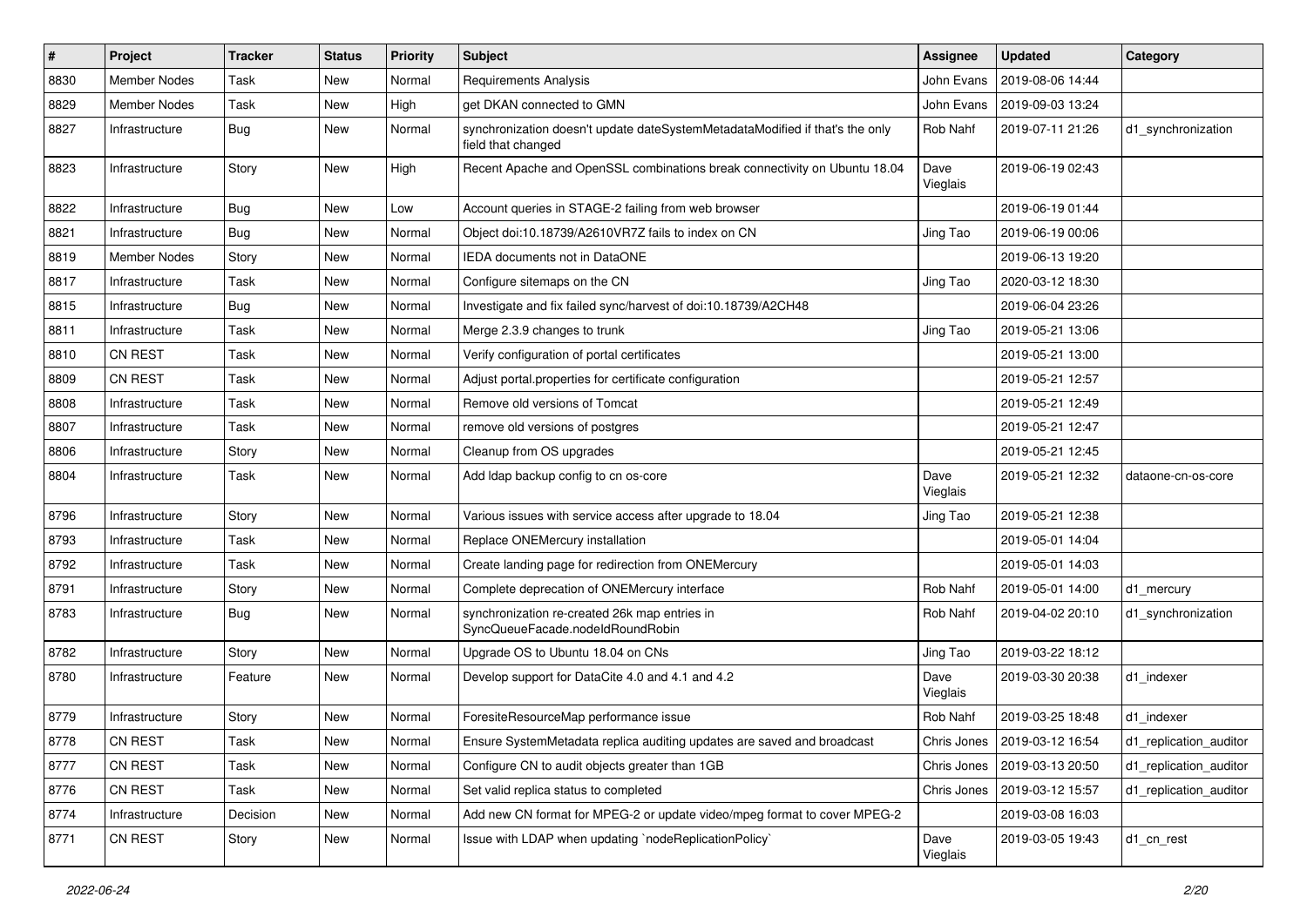| $\pmb{\#}$ | Project             | <b>Tracker</b> | <b>Status</b> | Priority | <b>Subject</b>                                                                                                             | <b>Assignee</b>       | <b>Updated</b>   | Category               |
|------------|---------------------|----------------|---------------|----------|----------------------------------------------------------------------------------------------------------------------------|-----------------------|------------------|------------------------|
| 8770       | <b>CN REST</b>      | Story          | New           | Normal   | Issue with CN handling of encoded identifiers in object/ meta/ node/, others?                                              | Jing Tao              | 2019-03-05 19:37 | d1_cn_rest             |
| 8762       | Infrastructure      | Story          | New           | Normal   | Add new formats to CN                                                                                                      |                       | 2019-02-07 20:03 |                        |
| 8758       | Infrastructure      | Story          | New           | Normal   | Index replicationStatus field                                                                                              | Jing Tao              | 2019-01-14 18:00 | d1_indexer             |
| 8757       | <b>CN REST</b>      | Story          | New           | Normal   | Fix getChecksum() in MNAuditTask to use dynamic checksum algorithms                                                        | Chris Jones           | 2019-01-14 19:48 | d1_replication_auditor |
| 8756       | CN REST             | Story          | New           | Normal   | Ensure replica auditor is effective                                                                                        | Chris Jones           | 2019-01-15 21:00 | d1_replication_auditor |
| 8755       | Infrastructure      | Task           | New           | Normal   | Expand EML indexing support for EML 2.2                                                                                    | <b>Bryce</b><br>Mecum | 2019-08-15 01:50 |                        |
| 8754       | Infrastructure      | Task           | New           | Normal   | Add EML 2.2 to CN formats list                                                                                             | <b>Bryce</b><br>Mecum | 2018-12-19 00:54 |                        |
| 8753       | Infrastructure      | Task           | New           | Normal   | Add support for EML 2.2 (indexing, view)                                                                                   | <b>Bryce</b><br>Mecum | 2018-12-19 00:54 |                        |
| 8749       | <b>CN REST</b>      | Story          | New           | Normal   | Fix log aggregation events from the CN without associated CN IPs                                                           | Dave<br>Vieglais      | 2019-05-01 22:25 |                        |
| 8747       | Infrastructure      | Task           | New           | Normal   | Adjust package configuration to persist changes between updates                                                            | Dave<br>Vieglais      | 2018-11-16 17:32 |                        |
| 8746       | Infrastructure      | Task           | New           | Normal   | Require email address from user when logging in via ORCID                                                                  |                       | 2018-11-16 05:57 |                        |
| 8742       | <b>Member Nodes</b> | Task           | New           | Normal   | GMN upgrade from 2.4.1 to 3.2.0                                                                                            | Roger Dahl            | 2018-11-13 19:14 |                        |
| 8740       | <b>CN REST</b>      | Bug            | New           | Normal   | CN resolve service returning 404 for some pids                                                                             |                       | 2019-01-22 18:41 | cn metacat             |
| 8737       | Infrastructure      | Story          | New           | Normal   | Submitters and rights-holders with group permissions can't be granted<br>authorization when the sync process validates sid | Jing Tao              | 2018-11-28 17:12 | d1_synchronization     |
| 8736       | Infrastructure      | Story          | New           | Normal   | Decouple the index generator to the hazelcast system metadata map                                                          |                       | 2019-01-22 19:27 | d1 indexer             |
| 8734       | Infrastructure      | Story          | New           | Normal   | Hazelcast shutdown tied to out of memory exception!                                                                        | Rob Nahf              | 2018-10-18 16:55 | Metacat                |
| 8733       | <b>CN REST</b>      | <b>Bug</b>     | New           | Normal   | Exception handling in ForesiteResourceMap needs improvement                                                                | Jing Tao              | 2018-10-12 20:09 | d1_cn_index_processor  |
| 8731       | Infrastructure      | <b>Bug</b>     | New           | Normal   | Indexing solr client method is building query with too many ORs, causing errors                                            | Rob Nahf              | 2018-10-04 22:25 | d1 indexer             |
| 8730       | Member Nodes        | Task           | New           | Normal   | Plan the Implementation (NCAR)                                                                                             |                       | 2018-10-11 17:21 |                        |
| 8729       | <b>Member Nodes</b> | Task           | New           | Normal   | Requirements Analysis                                                                                                      |                       | 2018-10-11 17:24 |                        |
| 8724       | Infrastructure      | <b>Bug</b>     | New           | Normal   | index out of bounds error in PortalCertificateManager                                                                      | Rob Nahf              | 2018-10-02 19:11 | d1 portal              |
| 8723       | <b>Member Nodes</b> | Task           | New           | Low      | tDAR: Implemented IP Whitelisting on tDAR systems / Impacts to reporting                                                   | Amy<br>Forrester      | 2018-10-02 16:51 |                        |
| 8722       | Infrastructure      | Bug            | New           | High     | Object in search index but systemmetadata is not available.                                                                | Jing Tao              | 2018-10-03 17:48 |                        |
| 8703       | Infrastructure      | Task           | New           | Normal   | test the cleaned up indexer in DEV                                                                                         | Rob Nahf              | 2018-09-24 18:05 | d1_indexer             |
| 8702       | Infrastructure      | Story          | New           | Normal   | <b>Indexing Refactor Strategy</b>                                                                                          | Rob Nahf              | 2018-09-24 18:05 | d1_indexer             |
| 8698       | CN REST             | <b>Bug</b>     | New           | Normal   | CN Performance degradation                                                                                                 |                       | 2018-09-13 21:05 | d1_cn_rest             |
| 8697       | Member Nodes        | Task           | New           | Normal   | ESSDIVE: anonymous download issue                                                                                          | Chris Jones           | 2018-09-13 19:40 |                        |
| 8696       | Infrastructure      | <b>Bug</b>     | New           | Urgent   | double indexing of a resource map and another not processed because of<br>resource contention (lock) on member             | Rob Nahf              | 2018-09-12 00:22 | d1_indexer             |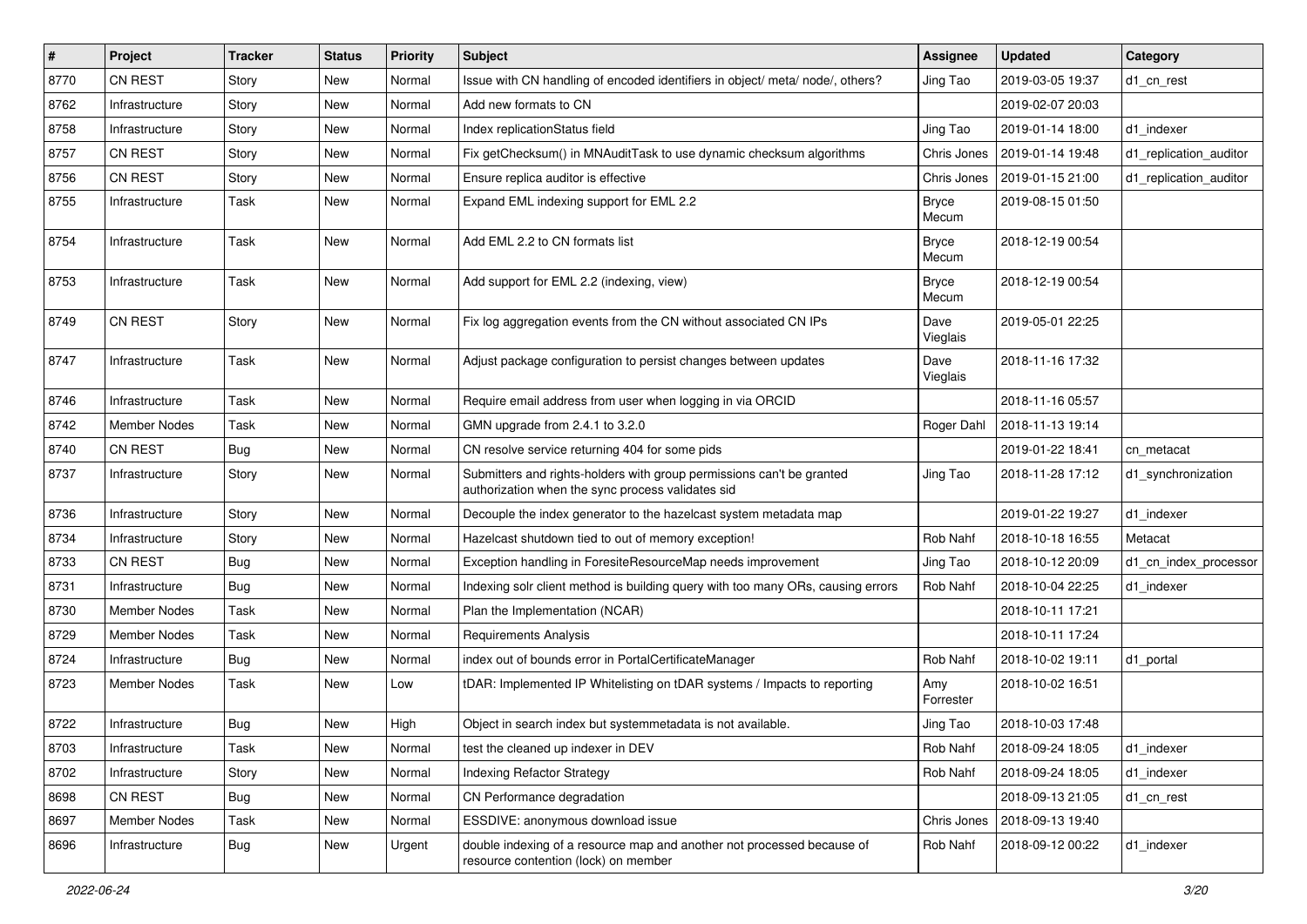| $\pmb{\#}$ | Project             | <b>Tracker</b> | <b>Status</b> | <b>Priority</b> | <b>Subject</b>                                                                                                                  | <b>Assignee</b>  | <b>Updated</b>   | Category            |
|------------|---------------------|----------------|---------------|-----------------|---------------------------------------------------------------------------------------------------------------------------------|------------------|------------------|---------------------|
| 8686       | Infrastructure      | Bug            | <b>New</b>    | Normal          | d1-index-task-processor failed with NPE                                                                                         | Rob Nahf         | 2018-08-24 01:35 | d1 indexer          |
| 8685       | <b>Member Nodes</b> | Task           | <b>New</b>    | Normal          | ONEShare - GMN upgrade 2.4.2 to 3.0.4                                                                                           | Roger Dahl       | 2018-08-23 17:18 |                     |
| 8683       | <b>Member Nodes</b> | Story          | New           | Normal          | USGS SDC: redeploy as a v2 Slender Node with GMN                                                                                | John Evans       | 2019-05-15 14:03 |                     |
| 8681       | <b>Member Nodes</b> | Task           | New           | Normal          | NCEI - install new GMN                                                                                                          | Roger Dahl       | 2019-03-05 18:20 |                     |
| 8676       | <b>Member Nodes</b> | Task           | New           | Normal          | NRDC - GMN upgrade 2.4.2 to 3.0.4                                                                                               | Roger Dahl       | 2019-03-05 20:43 |                     |
| 8673       | Member Nodes        | Task           | New           | Normal          | Pangaea- GMN upgrade from 2.4.0 to 3.0.4                                                                                        | Roger Dahl       | 2018-09-04 18:48 |                     |
| 8672       | Member Nodes        | Task           | New           | Normal          | CDL - upgrade GMN 2.4.0 to 3.0.4                                                                                                | Roger Dahl       | 2018-08-23 17:13 |                     |
| 8670       | Member Nodes        | Task           | New           | Normal          | FEMC - upgrade GMN 2.3.7 to 3.0.4                                                                                               | Roger Dahl       | 2019-08-02 18:22 |                     |
| 8668       | <b>Member Nodes</b> | Task           | <b>New</b>    | Normal          | MPC- upgrade GMN version 1.2.10 to 3.0.4                                                                                        | Roger Dahl       | 2019-03-05 20:35 |                     |
| 8657       | Log Reporting       | <b>Bug</b>     | New           | Normal          | Log aggregation service not recording logs for the MNs - urn:node:TDAR and<br>urn:node:OTS NDC                                  |                  | 2018-07-16 21:36 | d1_log_aggregation  |
| 8655       | Infrastructure      | <b>Bug</b>     | <b>New</b>    | High            | Synchronization died with OOM                                                                                                   |                  | 2018-07-13 11:24 |                     |
| 8646       | <b>Member Nodes</b> | Task           | New           | Normal          | (cyverse) Formal Announcement                                                                                                   |                  | 2018-07-19 18:31 |                     |
| 8645       | <b>Member Nodes</b> | Task           | New           | Normal          | (Cyverse) Mutual acceptance                                                                                                     | Amy<br>Forrester | 2018-07-05 14:26 |                     |
| 8644       | <b>Member Nodes</b> | Task           | New           | Normal          | (Cyverse) Register in Production                                                                                                |                  | 2018-07-05 14:25 |                     |
| 8643       | <b>Member Nodes</b> | Task           | New           | Normal          | (Cyverse) Implement in Production Environment                                                                                   |                  | 2018-07-05 14:25 |                     |
| 8642       | Infrastructure      | <b>Bug</b>     | New           | Normal          | Replication tasks apparently not deleted from backing store in a timely fashion                                                 | Dave<br>Vieglais | 2018-07-05 12:11 | d1 replication      |
| 8641       | Infrastructure      | Bug            | New           | Normal          | Any change to SystemMetadata causes a new replication task to be generated<br>without consideration of the object replicability | Chris Jones      | 2018-07-04 12:28 | d1 replication      |
| 8640       | Infrastructure      | <b>Bug</b>     | New           | Normal          | Replication includes "down" nodes as replication targets                                                                        | Chris Jones      | 2018-07-04 11:29 | d1 replication      |
| 8639       | Infrastructure      | Story          | New           | Normal          | Replication performance is too slow to service demand                                                                           | Chris Jones      | 2018-07-04 11:18 | d1 replication      |
| 8636       | <b>Member Nodes</b> | Task           | New           | Normal          | <b>DAAC: Test Registration</b>                                                                                                  |                  | 2018-07-02 14:58 |                     |
| 8635       | <b>Member Nodes</b> | Task           | New           | Normal          | DAAC: Develop or Implement MN Software                                                                                          |                  | 2018-07-02 15:00 |                     |
| 8634       | <b>Member Nodes</b> | Story          | New           | Normal          | DAAC: Testing & Development                                                                                                     | Dave<br>Vieglais | 2018-07-02 14:55 |                     |
| 8630       | <b>CN REST</b>      | Bug            | <b>New</b>    | Normal          | equivalentIdentity values use uppercase letters when the same person subject<br>values are lowercase                            |                  | 2018-06-26 14:15 | d1_identity_manager |
| 8622       | <b>Member Nodes</b> | Bug            | New           | High            | IOE repository is not responding                                                                                                | Amy<br>Forrester | 2019-03-05 20:54 |                     |
| 8616       | Infrastructure      | Decision       | New           | Normal          | Consider expanding isotc211's indexing component's keyword XPath to cover<br>topicCategories                                    |                  | 2018-06-15 00:13 |                     |
| 8614       | Member Nodes        | Task           | <b>New</b>    | Normal          | BCO-DMO: testing the member node                                                                                                | Matthew<br>Jones | 2018-06-13 15:48 |                     |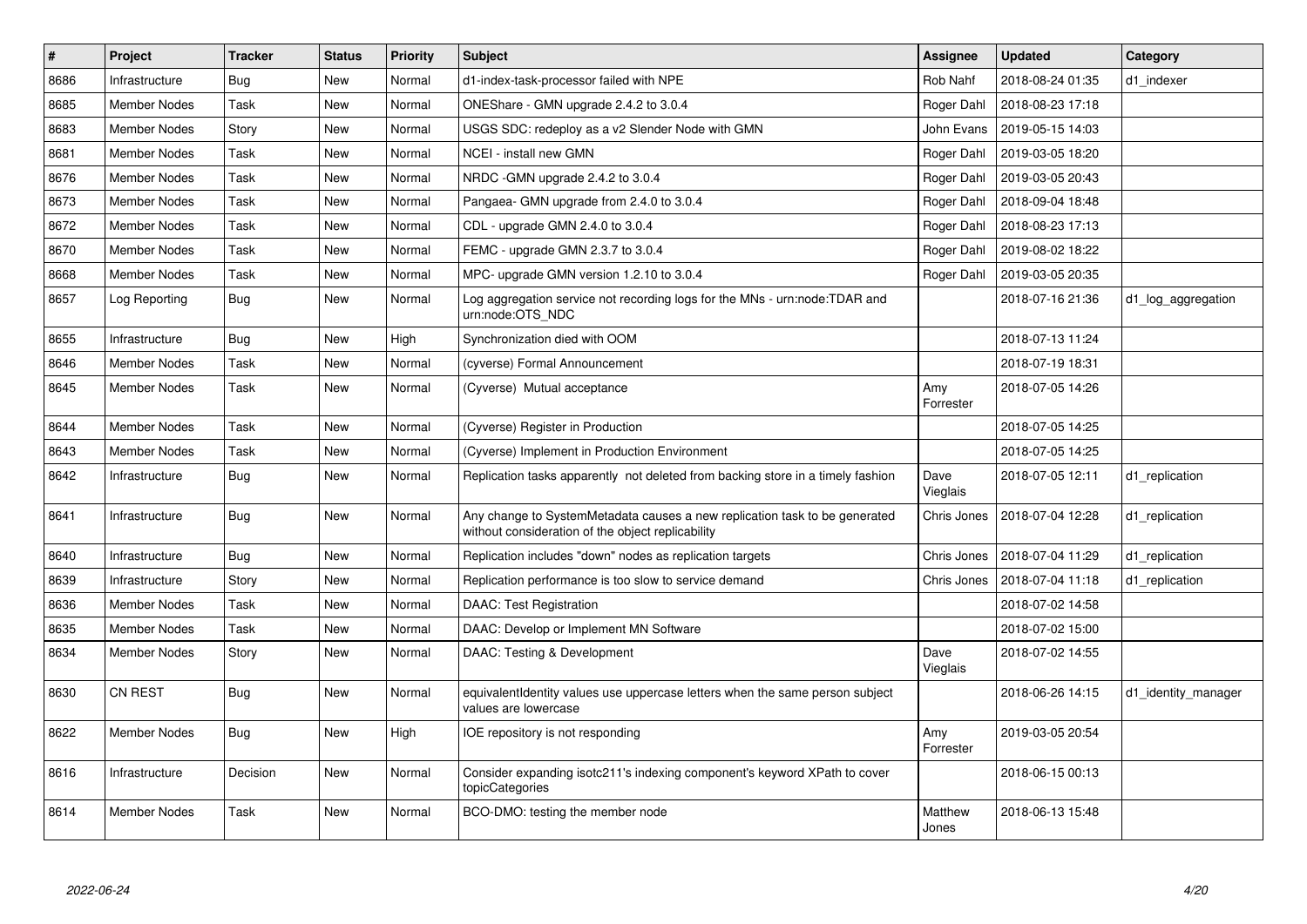| $\vert$ # | Project             | <b>Tracker</b>     | <b>Status</b> | Priority | <b>Subject</b>                                                                      | <b>Assignee</b>       | <b>Updated</b>   | Category               |
|-----------|---------------------|--------------------|---------------|----------|-------------------------------------------------------------------------------------|-----------------------|------------------|------------------------|
| 8604      | Infrastructure      | Task               | New           | Normal   | Update the static IP lists for robots etc                                           | Dave<br>Vieglais      | 2018-06-07 20:56 | d1_log_aggregation     |
| 8603      | Infrastructure      | Bug                | New           | Normal   | log aggregation incorrectly assigning location information                          | Dave<br>Vieglais      | 2018-06-07 20:52 | d1_log_aggregation     |
| 8602      | Infrastructure      | Story              | New           | Normal   | Log aggregation and augmentation process mid 2018 updates                           | Dave<br>Vieglais      | 2018-06-07 20:49 | d1_log_aggregation     |
| 8601      | Infrastructure      | Decision           | New           | Normal   | Decide on a URI space for DataONE resources                                         |                       | 2018-07-18 21:42 |                        |
| 8594      | Member Nodes        | Task               | New           | Normal   | GOA: replicate to Research Workspace                                                | Matthew<br>Jones      | 2018-05-15 17:40 |                        |
| 8590      | <b>Member Nodes</b> | Task               | New           | Normal   | <b>ARM: Requirements Analysis</b>                                                   |                       | 2018-05-10 20:50 |                        |
| 8589      | <b>Member Nodes</b> | Story              | New           | Normal   | ARM: Re-Discovery & Planning                                                        |                       | 2018-05-10 21:44 |                        |
| 8587      | Member Nodes        | Task               | New           | Normal   | Add DataONE Logo to SanParks website                                                | Jing Tao              | 2018-05-09 21:19 |                        |
| 8583      | DataONE API         | Feature            | New           | Normal   | Provide some mechanism for diagnosing correctness of MN certificates                | Dave<br>Vieglais      | 2018-05-02 03:18 |                        |
| 8582      | CN REST             | Story              | New           | Normal   | Replica Auditing service is throwing errors                                         | Jing Tao              | 2019-01-14 16:40 | d1_replication_auditor |
| 8576      | Search UI           | Task               | New           | Normal   | Remove Code Changes Specific to Appearance of Data Citation for PANGAEA<br>formatID | Monica Ihli           | 2018-04-30 13:29 |                        |
| 8574      | Search UI           | Story              | New           | Normal   | PANGAEA Temporary Fix: SID only in Data Citation                                    | <b>Bryce</b><br>Mecum | 2018-05-01 01:45 |                        |
| 8570      | Infrastructure      | Bug                | New           | Normal   | index task not generated for a newly synchronized object                            | Jing Tao              | 2018-04-20 20:51 | d1_indexer             |
| 8568      | <b>Member Nodes</b> | Story              | New           | Normal   | (CyVerse) Move to production                                                        |                       | 2018-04-23 21:18 |                        |
| 8564      | Member Nodes        | Story              | New           | Normal   | (CyVerse) Testing & Development                                                     | Rob Nahf              | 2018-07-02 19:56 |                        |
| 8563      | <b>Member Nodes</b> | MNDeployment   New |               | Normal   | Scripps Institute of Oceanography Explorer                                          |                       | 2018-04-18 16:40 |                        |
| 8562      | Member Nodes        | MNDeployment   New |               | Normal   | PSD Climate and Weather Data                                                        |                       | 2018-04-18 16:39 |                        |
| 8561      | <b>Member Nodes</b> | MNDeployment   New |               | Normal   | <b>PRISM Climate Data</b>                                                           |                       | 2018-04-18 16:37 |                        |
| 8560      | <b>Member Nodes</b> | MNDeployment   New |               | Normal   | PPS - Precipitation Processing System                                               |                       | 2018-04-18 16:36 |                        |
| 8559      | Member Nodes        | MNDeployment   New |               | Normal   | PMM - Precipitation Measurement Missions                                            |                       | 2018-04-18 16:35 |                        |
| 8558      | Member Nodes        | MNDeployment   New |               | Normal   | PDC - Polar Data Catalogue                                                          |                       | 2018-04-18 16:33 |                        |
| 8557      | <b>Member Nodes</b> | MNDeployment   New |               | Normal   | Physical Oceanography Distributed Active Archive Center                             |                       | 2018-04-18 16:32 |                        |
| 8556      | <b>Member Nodes</b> | MNDeployment   New |               | Normal   | OAFlux (WHOI)                                                                       |                       | 2018-04-18 16:30 |                        |
| 8555      | Member Nodes        | MNDeployment   New |               | Normal   | <b>NGEE Arctic</b>                                                                  |                       | 2018-04-18 16:27 |                        |
| 8554      | Member Nodes        | MNDeployment   New |               | Normal   | SEDAC - NASA Socioeconomic Data and Applications Center                             |                       | 2018-04-17 20:05 |                        |
| 8553      | Member Nodes        | MNDeployment   New |               | Normal   | MVCO - Martha's Vineyard Coastal Observatory                                        |                       | 2018-04-17 20:03 |                        |
| 8552      | Member Nodes        | MNDeployment   New |               | Normal   | GLCF - Global Land Cover Facility                                                   |                       | 2018-04-17 20:01 |                        |
| 8551      | Member Nodes        | MNDeployment   New |               | Normal   | Forest Service Research Data Archive                                                |                       | 2018-04-17 20:00 |                        |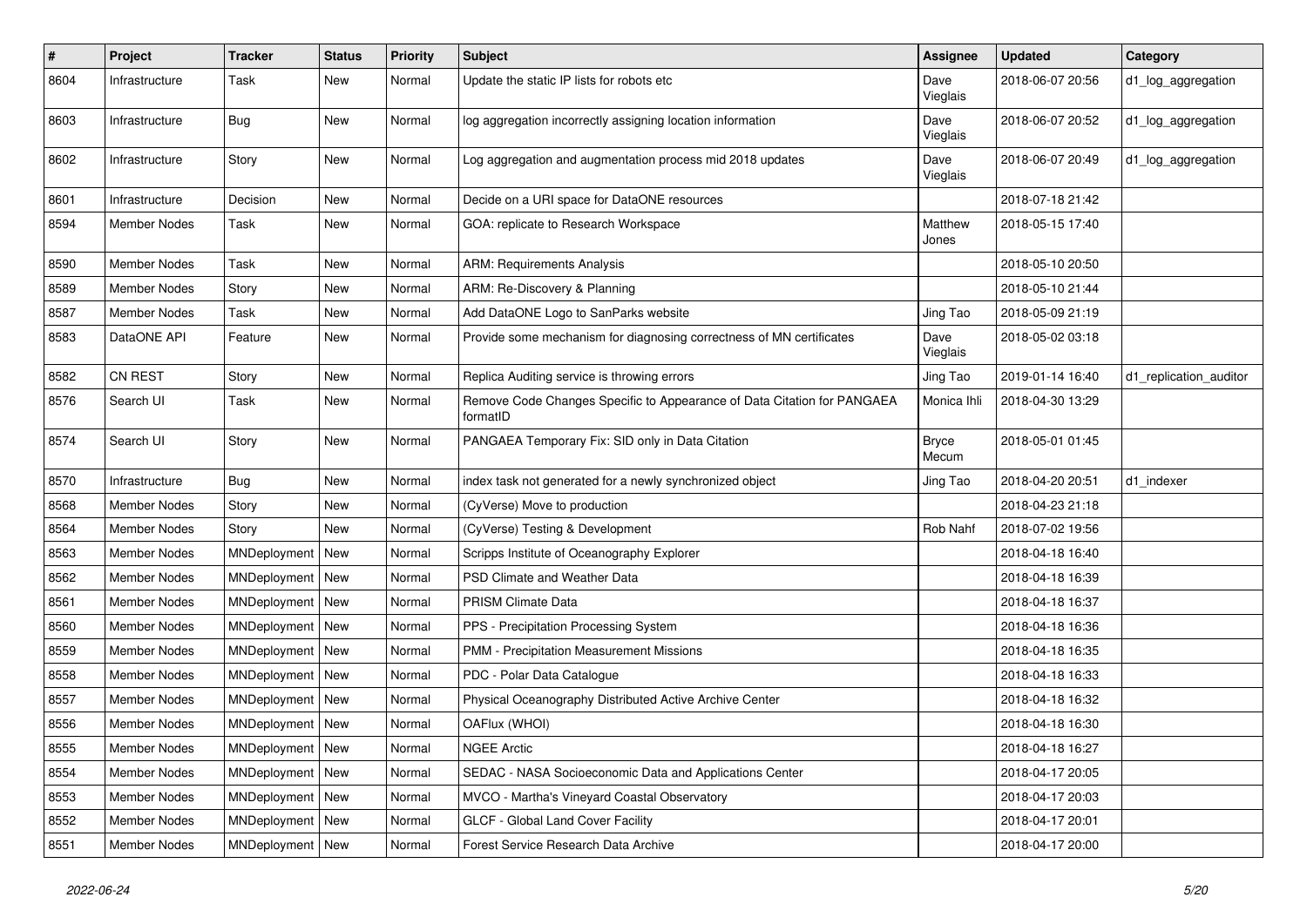| $\vert$ # | Project                         | <b>Tracker</b>     | <b>Status</b> | <b>Priority</b> | <b>Subject</b>                                                                                               | Assignee    | <b>Updated</b>   | Category           |
|-----------|---------------------------------|--------------------|---------------|-----------------|--------------------------------------------------------------------------------------------------------------|-------------|------------------|--------------------|
| 8550      | <b>Member Nodes</b>             | MNDeployment       | New           | Normal          | ESGF - Earth System Grid Federation                                                                          |             | 2018-04-17 19:58 |                    |
| 8549      | Member Nodes                    | MNDeployment   New |               | Normal          | Earth Resources Observation and Science Center                                                               |             | 2018-04-17 19:55 |                    |
| 8548      | <b>Member Nodes</b>             | MNDeployment   New |               | Normal          | Earthdata powered by EOSDIS                                                                                  |             | 2018-04-17 19:51 |                    |
| 8541      | Infrastructure                  | <b>Bug</b>         | New           | Normal          | index shutdown threw exception                                                                               | Rob Nahf    | 2018-04-12 16:44 | d1_indexer         |
| 8540      | Infrastructure                  | Story              | New           | Normal          | interesting 15 minute Hazelcast timeout in IndexProcessor                                                    | Rob Nahf    | 2018-04-12 04:32 | d1 indexer         |
| 8539      | <b>Member Nodes</b>             | MNDeployment   New |               | Normal          | NASA Distributed Active Archive Center at National Snow & Ice Data Center<br>(NASA DAAC)                     |             | 2018-04-10 19:19 |                    |
| 8537      | Infrastructure                  | Story              | New           | Normal          | indexer doesn't populate SID-defined relationships unless new resourceMap is<br>submitted                    | Rob Nahf    | 2018-04-09 22:51 | d1 indexer         |
| 8534      | <b>Member Nodes</b>             | Task               | New           | Normal          | GCOOS: Technical Requirements & Design Planning                                                              |             | 2018-04-09 20:18 |                    |
| 8531      | <b>Member Nodes</b>             | Task               | New           | Normal          | Training & education                                                                                         |             | 2018-04-06 15:11 |                    |
| 8529      | DataONE API                     | Task               | New           | Normal          | Add field to Solr index that includes the obsolescence chain                                                 |             | 2018-04-10 05:21 |                    |
| 8528      | DataONE API                     | Task               | New           | Normal          | Add MNRead.getVersions, CNRead.getVersions                                                                   |             | 2018-04-03 19:26 |                    |
| 8521      | Member Nodes                    | Story              | New           | Normal          | <b>CAFF: Testing &amp; Development</b>                                                                       |             | 2018-04-06 15:17 |                    |
| 8519      | <b>Testing MN</b><br>Management | Task               | New           | Normal          | meow: Formal Announcement                                                                                    |             | 2018-03-22 20:45 |                    |
| 8518      | <b>Testing MN</b><br>Management | Task               | New           | Normal          | meow: Mutual Acceptance                                                                                      |             | 2018-03-22 20:45 |                    |
| 8517      | <b>Testing MN</b><br>Management | Task               | New           | Normal          | meow: Register in Production                                                                                 |             | 2018-03-22 20:45 |                    |
| 8516      | <b>Testing MN</b><br>Management | Task               | New           | Normal          | meow: Implement in Production                                                                                |             | 2018-03-22 20:45 |                    |
| 8515      | <b>Testing MN</b><br>Management | Story              | New           | Normal          | meow: Move to Production                                                                                     |             | 2018-03-22 20:45 |                    |
| 8514      | Infrastructure                  | Task               | New           | Normal          | deploy new Metacat / synchronization slows down because of increased cn.create   Rob Nahf<br>times           |             | 2018-03-22 17:07 | d1 synchronization |
| 8507      | Infrastructure                  | Task               | <b>New</b>    | Normal          | Support generation of citation metadata records from dublin core                                             |             | 2018-03-19 22:37 |                    |
| 8506      | Infrastructure                  | Task               | New           | Normal          | Identify ISO metadata terms appropriate for population of data citation elements<br>of the solr search index |             | 2018-10-04 18:17 |                    |
| 8505      | Infrastructure                  | Task               | New           | Normal          | Review solr terms for coverage of data citation elements                                                     | Monica Ihli | 2018-03-19 21:57 |                    |
| 8504      | Infrastructure                  | Story              | New           | Normal          | Support creation of data citation record from solr record                                                    | Monica Ihli | 2018-07-17 23:06 | d1_indexer         |
| 8500      | Infrastructure                  | <b>Bug</b>         | New           | High            | Geohash not calculated properly                                                                              | Jing Tao    | 2018-03-14 17:06 | d1 indexer         |
| 8499      | Infrastructure                  | Task               | New           | Normal          | Improve rendering of http://www.isotc211.org/2005/gmd-pangaea in search UI                                   |             | 2018-05-01 01:07 |                    |
| 8470      | Infrastructure                  | Story              | New           | Normal          | Make the spring context of the d1_index_processor daemon more configurable                                   | Jing Tao    | 2018-03-22 16:53 | d1 indexer         |
| 8467      | <b>Testing MN</b><br>Management | Task               | New           | Normal          | test: Display as Upcoming                                                                                    |             | 2018-03-01 21:04 |                    |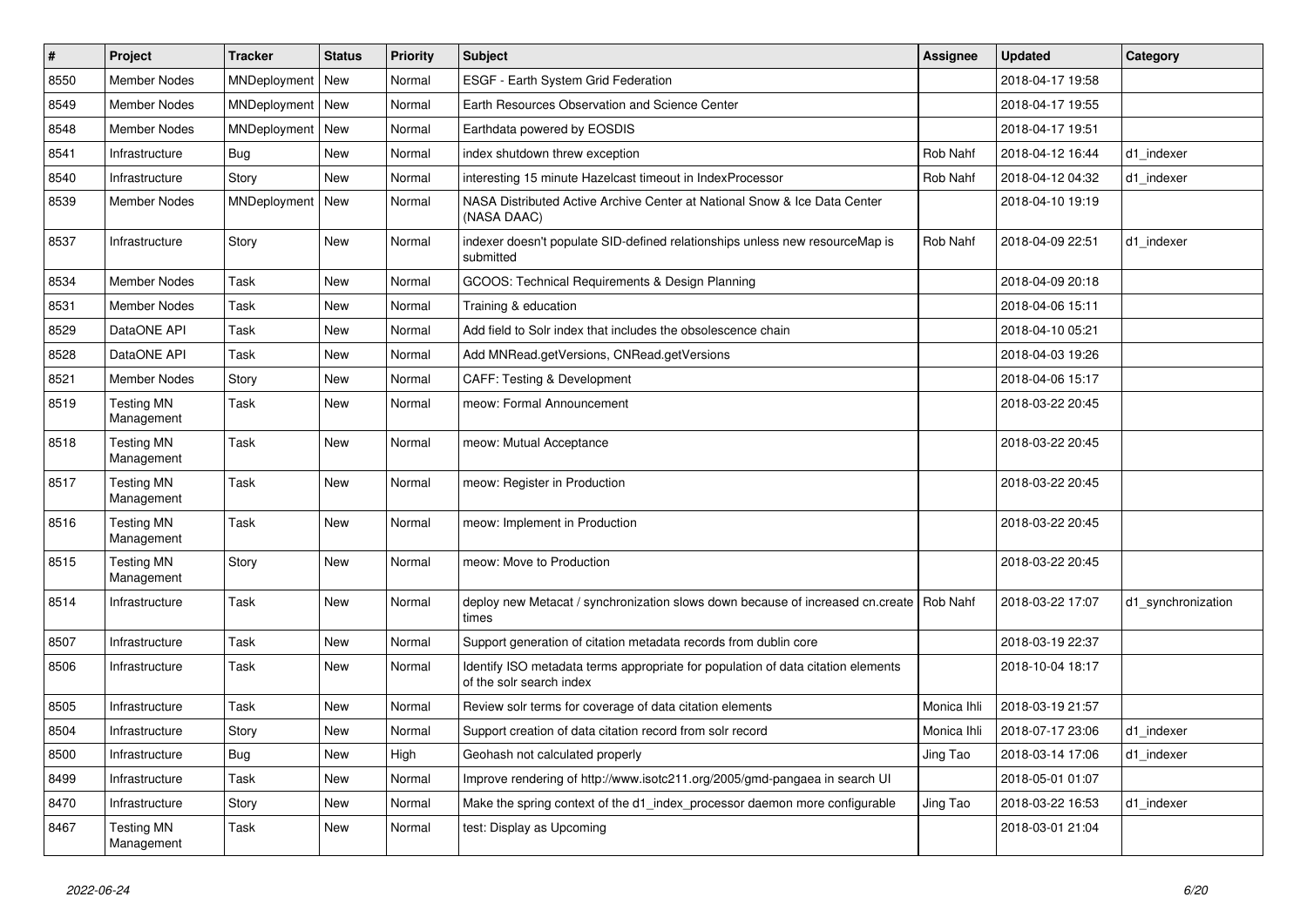| $\pmb{\#}$ | Project                         | <b>Tracker</b>     | <b>Status</b> | <b>Priority</b> | <b>Subject</b>                                                                                                          | <b>Assignee</b>  | <b>Updated</b>   | Category                  |
|------------|---------------------------------|--------------------|---------------|-----------------|-------------------------------------------------------------------------------------------------------------------------|------------------|------------------|---------------------------|
| 8466       | <b>Testing MN</b><br>Management | Task               | New           | Normal          | test: Test Registration                                                                                                 |                  | 2018-03-01 21:04 |                           |
| 8465       | <b>Testing MN</b><br>Management | Task               | New           | Normal          | test: Develop or Implement MN Software                                                                                  |                  | 2018-03-01 21:04 |                           |
| 8464       | <b>Testing MN</b><br>Management | <b>Task</b>        | New           | Normal          | test: Metadata Validation                                                                                               |                  | 2018-03-01 21:04 |                           |
| 8463       | <b>Testing MN</b><br>Management | Story              | New           | Normal          | test: Testing & Development                                                                                             |                  | 2018-03-01 21:04 |                           |
| 8462       | <b>Testing MN</b><br>Management | MNDeployment   New |               | Normal          | <b>Test MN ticket</b>                                                                                                   |                  | 2018-03-01 20:57 |                           |
| 8461       | <b>Testing MN</b><br>Management | MNDeployment   New |               | Normal          | MEOW - Monitoring Ecosystems & Oceans in Wales                                                                          |                  | 2018-03-22 20:45 |                           |
| 8448       | Infrastructure                  | Bug                | New           | Normal          | d1_cn_index_tool doesn't reindex an pid from a given file                                                               | Jing Tao         | 2018-03-02 22:06 | d1_indexer                |
| 8383       | <b>Testing MN</b><br>Management | Task               | New           | Normal          | <b>Feasibility Assessment</b>                                                                                           |                  | 2018-02-27 17:32 |                           |
| 8382       | <b>Testing MN</b><br>Management | <b>Task</b>        | New           | Normal          | <b>Initial Communications</b>                                                                                           |                  | 2018-02-27 17:32 |                           |
| 8381       | <b>Testing MN</b><br>Management | Story              | New           | Normal          | Discovery                                                                                                               |                  | 2018-02-27 17:32 |                           |
| 8380       | Infrastructure                  | <b>Bug</b>         | New           | Normal          | MN.update method doesn't check if the authoritativeMN is null on the system<br>metadata of the new object               | Jing Tao         | 2018-03-02 21:53 | Metacat                   |
| 8379       | Infrastructure                  | Bug                | New           | Normal          | remove or improve AuthLdap.getGroups logging statement                                                                  | Jing Tao         | 2018-02-27 16:51 | Metacat                   |
| 8376       | Infrastructure                  | Feature            | New           | Normal          | Make the script file - insertOrUpdateObjectFormatList.sh (in metacat cn buildout)<br>change the user name automatically | Jing Tao         | 2018-02-21 22:48 | d1_cn_buildout            |
| 8369       | Infrastructure                  | Task               | New           | Normal          | Verify operation and transfer DNS                                                                                       | Dave<br>Vieglais | 2018-02-15 17:40 |                           |
| 8368       | Infrastructure                  | Story              | New           | Normal          | Update backup strategy for jenkins job configurations to subversion                                                     | Dave<br>Vieglais | 2019-01-22 19:25 | <b>Support Operations</b> |
| 8367       | Infrastructure                  | Story              | New           | Normal          | Duplicate jenkins jobs from UNM to UCSB                                                                                 | Dave<br>Vieglais | 2019-01-22 19:25 | <b>Support Operations</b> |
| 8366       | Infrastructure                  | Story              | New           | Normal          | Migrate jenkins continuous integration from UNM to UCSB                                                                 | Dave<br>Vieglais | 2019-01-22 19:26 | <b>Support Operations</b> |
| 8363       | Infrastructure                  | Story              | New           | Normal          | indexer shutdown generates index tasks                                                                                  | Rob Nahf         | 2018-09-24 15:25 | d1_indexer                |
| 8362       | Infrastructure                  | Task               | New           | Normal          | Add the indication that the cn account list is sliced                                                                   |                  | 2018-02-12 17:48 |                           |
| 8361       | Infrastructure                  | <b>Bug</b>         | New           | Normal          | index processor throws unhandled NPE if task systemMetadata is null                                                     | Rob Nahf         | 2018-03-22 16:54 | d1_indexer                |
| 8356       | <b>Testing MN</b><br>Management | Task               | New           | Normal          | Formal Announcement                                                                                                     |                  | 2018-02-23 19:06 |                           |
| 8355       | <b>Testing MN</b><br>Management | Task               | New           | Normal          | Mutual Acceptance                                                                                                       |                  | 2018-02-08 15:28 |                           |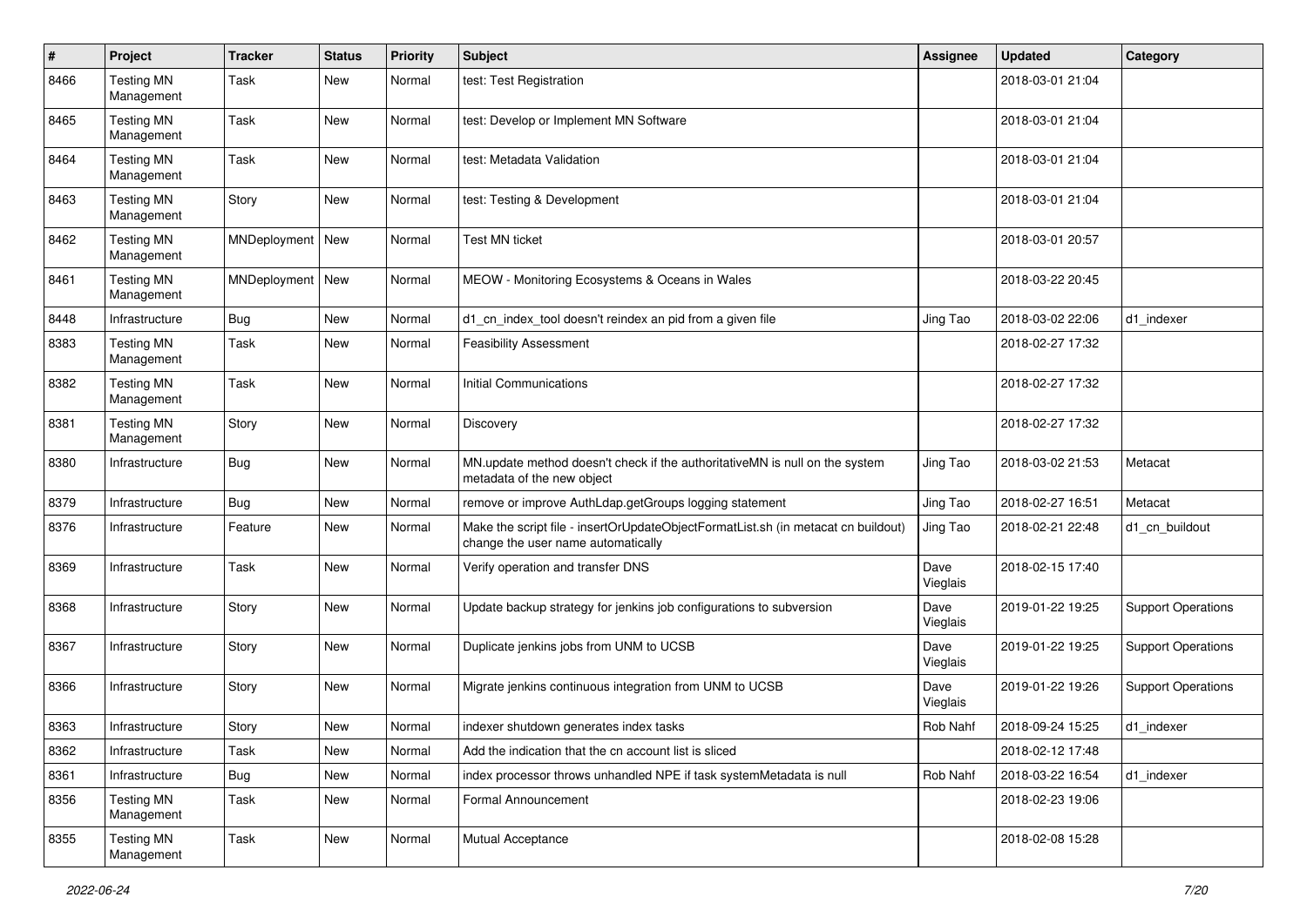| $\sharp$ | Project                         | <b>Tracker</b>     | <b>Status</b> | <b>Priority</b> | <b>Subject</b>                                                              | Assignee         | <b>Updated</b>   | Category            |
|----------|---------------------------------|--------------------|---------------|-----------------|-----------------------------------------------------------------------------|------------------|------------------|---------------------|
| 8354     | <b>Testing MN</b><br>Management | Task               | New           | Normal          | Register in Production                                                      |                  | 2018-02-08 15:28 |                     |
| 8353     | <b>Testing MN</b><br>Management | Task               | New           | Normal          | Implement in Production                                                     |                  | 2018-02-08 15:29 |                     |
| 8352     | <b>Testing MN</b><br>Management | Story              | <b>New</b>    | Normal          | Move to Production                                                          |                  | 2018-02-08 15:28 |                     |
| 8351     | <b>Testing MN</b><br>Management | Task               | New           | Normal          | Display as Upcoming                                                         |                  | 2018-02-08 15:28 |                     |
| 8350     | <b>Testing MN</b><br>Management | Task               | New           | Normal          | <b>Test Registration</b>                                                    |                  | 2018-02-08 15:28 |                     |
| 8349     | <b>Testing MN</b><br>Management | <b>Task</b>        | New           | Normal          | Develop or Implement MN Software                                            |                  | 2018-02-08 15:28 |                     |
| 8348     | <b>Testing MN</b><br>Management | Task               | New           | Normal          | Metadata Validation                                                         |                  | 2018-02-08 15:28 |                     |
| 8347     | <b>Testing MN</b><br>Management | Story              | New           | Normal          | Testing & Development                                                       |                  | 2018-02-08 15:28 |                     |
| 8346     | <b>Testing MN</b><br>Management | Task               | New           | Normal          | Training & Education                                                        |                  | 2018-02-08 15:28 |                     |
| 8345     | <b>Testing MN</b><br>Management | Task               | <b>New</b>    | Normal          | <b>Technical Requirements</b>                                               |                  | 2018-02-08 15:28 |                     |
| 8344     | <b>Testing MN</b><br>Management | Task               | <b>New</b>    | Normal          | <b>MN Communications</b>                                                    |                  | 2018-02-22 19:47 |                     |
| 8343     | <b>Testing MN</b><br>Management | Story              | New           | Normal          | Planning                                                                    |                  | 2018-02-08 15:28 |                     |
| 8342     | <b>Testing MN</b><br>Management | Task               | New           | Normal          | <b>Feasibility Assessment</b>                                               |                  | 2018-02-22 19:19 |                     |
| 8341     | <b>Testing MN</b><br>Management | <b>Task</b>        | New           | Normal          | <b>Initial Communications</b>                                               |                  | 2018-02-22 19:14 |                     |
| 8340     | <b>Testing MN</b><br>Management | Story              | New           | Normal          | Discovery                                                                   |                  | 2018-02-08 15:28 |                     |
| 8308     | Infrastructure                  | Task               | New           | Normal          | Review use of /node/subject in the node documents                           |                  | 2018-02-06 20:05 |                     |
| 8307     | Infrastructure                  | Story              | New           | Normal          | Check node subject on node registration and subsequent calls                | Jing Tao         | 2018-02-06 20:06 | d1_cn_node_registry |
| 8294     | <b>Testing MN</b><br>Management | MNDeployment       | New           | Normal          | Test Node 2                                                                 |                  | 2018-02-08 15:28 |                     |
| 8259     | <b>Member Nodes</b>             | MNDeployment   New |               | Normal          | Neotoma Paleoecology Database                                               | Amy<br>Forrester | 2018-04-09 21:14 |                     |
| 8247     | <b>Member Nodes</b>             | Task               | New           | Normal          | Verify upgraded metacat is operating correctly as a production member node. | Jing Tao         | 2018-02-02 15:49 |                     |
| 8246     | Member Nodes                    | Task               | New           | Normal          | Upgrade metacat to the latest version                                       | Jing Tao         | 2018-04-23 16:09 |                     |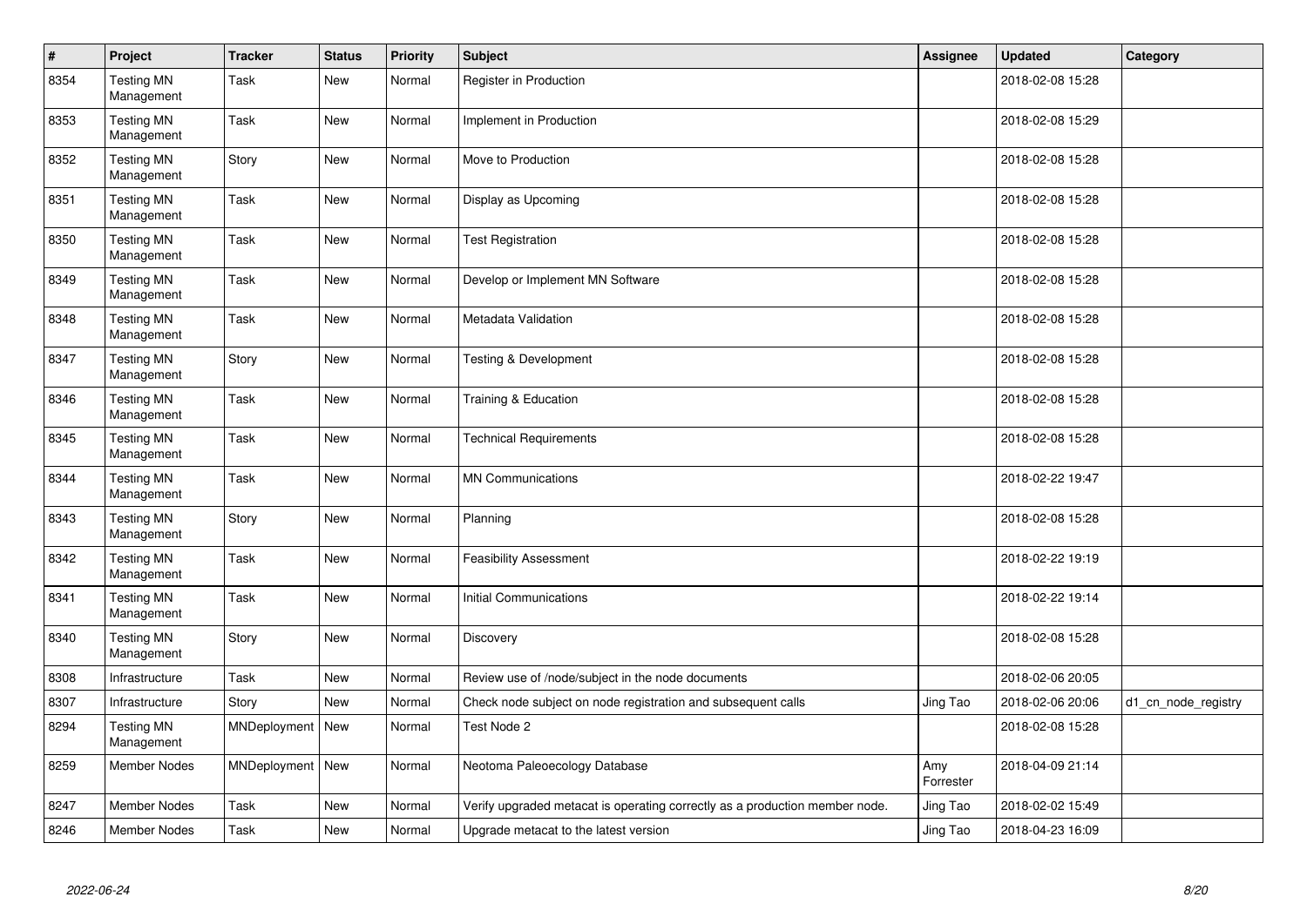| $\sharp$ | <b>Project</b>      | <b>Tracker</b>     | <b>Status</b> | <b>Priority</b> | <b>Subject</b>                                                                                     | <b>Assignee</b>       | <b>Updated</b>   | Category                         |
|----------|---------------------|--------------------|---------------|-----------------|----------------------------------------------------------------------------------------------------|-----------------------|------------------|----------------------------------|
| 8244     | Member Nodes        | Story              | New           | Normal          | Upgrade Member Node to current version of Metacat (IOE)                                            | Amy<br>Forrester      | 2018-01-25 15:36 |                                  |
| 8238     | Infrastructure      | Task               | New           | Normal          | Document contacts and procedure for using KU ORCID membership API key                              | Dave<br>Vieglais      | 2018-01-09 02:22 | Authentication,<br>Authorization |
| 8237     | Infrastructure      | Task               | New           | Normal          | Configure production environment to use new API key under KU ORCID<br>membership                   | Dave<br>Vieglais      | 2018-01-09 02:21 | Authentication,<br>Authorization |
| 8236     | Infrastructure      | Task               | New           | Normal          | Acquire ORCID API key under KU membership                                                          | Dave<br>Vieglais      | 2018-01-09 02:21 |                                  |
| 8235     | Infrastructure      | Task               | New           | Normal          | Arrange with KU library to make use of ORCID membership to support DataONE<br>authentication       | Dave<br>Vieglais      | 2018-01-09 02:01 |                                  |
| 8234     | Infrastructure      | Story              | New           | Normal          | Use University of Kansas ORCID membership to support authentication in<br>production environment   | Dave<br>Vieglais      | 2018-01-09 19:10 | Authentication,<br>Authorization |
| 8232     | <b>Member Nodes</b> | Task               | New           | Normal          | MN Dashboard/Website Deployment Workflow Documentation                                             | <b>Dustin Allen</b>   | 2018-01-08 23:30 |                                  |
| 8230     | Infrastructure      | Task               | New           | Normal          | review bouncy castle version                                                                       | Rob Nahf              | 2018-03-02 21:48 | d1 libclient java                |
| 8228     | Infrastructure      | <b>Bug</b>         | New           | Normal          | Excessive replicas requested by integration test                                                   | Rob Nahf              | 2018-03-02 21:52 | d1_integration                   |
| 8224     | Infrastructure      | Task               | New           | Normal          | metacat not promoting node token privs for solr                                                    | Jing Tao              | 2017-12-04 19:33 | Metacat                          |
| 8222     | Infrastructure      | Task               | New           | Normal          | reindex all isotc211 content in production to reflect final decisions from origin field<br>mapping | Dave<br>Vieglais      | 2018-03-22 16:56 | d1 indexer                       |
| 8215     | Infrastructure      | Bug                | New           | Normal          | Consider how Subjects are compared (e.g. HTTP vs. HTTPS ORCID URIs)                                |                       | 2017-11-07 22:11 |                                  |
| 8213     | Member Nodes        | Story              | New           | Normal          | KUBI node is not responding as a MN                                                                | Dave<br>Vieglais      | 2017-11-06 22:18 |                                  |
| 8210     | Infrastructure      | Feature            | New           | Normal          | Generate daily reports by member node of discrepancies between CN vs MN<br>content                 |                       | 2017-10-25 18:50 |                                  |
| 8208     | Infrastructure      | Story              | <b>New</b>    | Normal          | Review and adjust memory allocated to d1-index-task-generator and<br>d1-index-task-processor       |                       | 2018-01-09 19:10 |                                  |
| 8207     | Infrastructure      | Story              | New           | Normal          | review and adjust memory allocated to d1-processing                                                |                       | 2018-01-09 19:10 |                                  |
| 8206     | Infrastructure      | Task               | New           | Normal          | Review and adjust memory allocation to Solr and zookeeper                                          |                       | 2017-10-24 16:03 |                                  |
| 8205     | Infrastructure      | Task               | New           | Normal          | Adjust memory allocation to Tomcat7 on CNs                                                         |                       | 2017-10-24 15:33 |                                  |
| 8204     | Infrastructure      | Story              | New           | Normal          | Adjust memory allocation for services running under JVM on CNs                                     |                       | 2018-01-09 19:10 |                                  |
| 8196     | Infrastructure      | <b>Bug</b>         | New           | Normal          | Duplicated replicas in the system metadata                                                         | Jing Tao              | 2017-10-18 17:19 | d1 replication                   |
| 8189     | Infrastructure      | Decision           | New           | Normal          | Proposal to change the roles mapped to the origin Solr field for ISO docs                          | <b>Bryce</b><br>Mecum | 2017-12-20 01:28 |                                  |
| 8188     | Member Nodes        | MNDeployment   New |               | Normal          | Ag Data Commons                                                                                    | Rebecca<br>Koskela    | 2017-09-22 23:06 |                                  |
| 8187     | <b>Member Nodes</b> | Support            | New           | Normal          | EZID DOI resolvable URLs failing for 14 PISCO objects                                              |                       | 2017-09-19 22:12 |                                  |
| 8184     | Infrastructure      | Feature            | New           | Normal          | a feature indicates to restart tomcat when hazelcast client died                                   | Jing Tao              | 2017-09-14 19:14 | Metacat                          |
| 8182     | Infrastructure      | <b>Bug</b>         | New           | Normal          | relationships defined using SIDs in resource maps don't stay current                               | Rob Nahf              | 2017-09-12 00:13 | d1_indexer                       |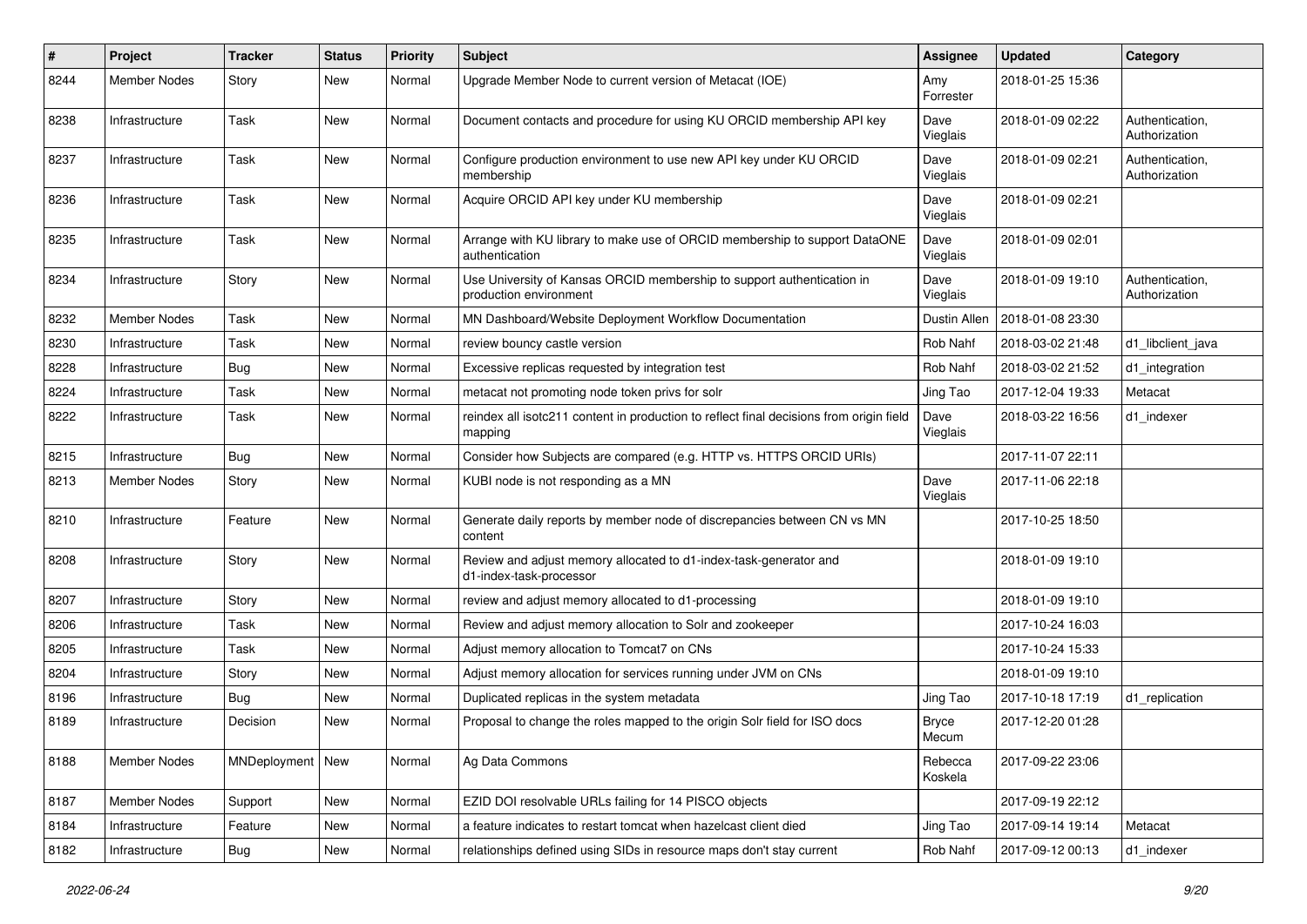| #    | Project             | <b>Tracker</b> | <b>Status</b> | <b>Priority</b> | <b>Subject</b>                                                                                                                    | <b>Assignee</b>  | <b>Updated</b>   | Category                         |
|------|---------------------|----------------|---------------|-----------------|-----------------------------------------------------------------------------------------------------------------------------------|------------------|------------------|----------------------------------|
| 8173 | Infrastructure      | Story          | New           | High            | add checks for retrograde systemMetadata changes                                                                                  | Jing Tao         | 2018-01-17 18:38 | d1 indexer                       |
| 8171 | Infrastructure      | Task           | New           | Normal          | Document hazelcast components to be moved to postgres storage                                                                     | Monica Ihli      | 2017-09-01 15:25 |                                  |
| 8170 | Infrastructure      | Task           | New           | Normal          | Identify the components that are currently managed in LDAP on the Coordinating<br>Nodes and how these may be migrated to postgres | Monica Ihli      | 2017-09-01 15:20 |                                  |
| 8169 | Infrastructure      | Task           | New           | Normal          | Document process for changing the postgres master                                                                                 | Monica Ihli      | 2017-09-01 15:09 |                                  |
| 8168 | Infrastructure      | Task           | New           | Normal          | Evaluate options for postgres replication configuration                                                                           | Monica Ihli      | 2017-09-01 15:11 |                                  |
| 8167 | Infrastructure      | Story          | New           | Normal          | Enable postgres replication between Coordinating Nodes                                                                            | Monica Ihli      | 2018-01-09 19:10 | dataone-cn-os-core               |
| 8162 | Infrastructure      | Story          | New           | Normal          | Replication tasks can contain stale potential target nodes                                                                        | Rob Nahf         | 2018-03-02 21:47 | d1 replication                   |
| 8161 | Infrastructure      | <b>Bug</b>     | New           | Normal          | d1-processing Out of Memory Error                                                                                                 | Dave<br>Vieglais | 2018-02-20 16:19 | d1_process_daemon                |
| 8154 | Member Nodes        | Task           | New           | Normal          | Test content from the test NKN member node should be archived or deleted from<br>production                                       |                  | 2017-07-26 19:55 |                                  |
| 8151 | Infrastructure      | Task           | <b>New</b>    | Normal          | CNs should verify that the authoritativeMN listed in SystemMetadata is a valid MN                                                 | Jing Tao         | 2017-07-19 21:32 |                                  |
| 8150 | Infrastructure      | Task           | New           | Normal          | Enable CN certificate to alter authoritativeMN property in SystemMetadata                                                         | Jing Tao         | 2017-07-19 21:27 |                                  |
| 8149 | Member Nodes        | Task           | New           | Normal          | Test 1.x to 2.x pip upgrade w/ no data                                                                                            | Monica Ihli      | 2017-09-26 15:57 |                                  |
| 8146 | <b>Member Nodes</b> | Task           | New           | Normal          | <b>Failed Sync Parser</b>                                                                                                         | Monica Ihli      | 2017-07-19 00:46 |                                  |
| 8145 | Member Nodes        | Task           | New           | Normal          | <b>Test Fabric</b>                                                                                                                | Monica Ihli      | 2017-07-19 00:44 |                                  |
| 8115 | Infrastructure      | Bug            | New           | Normal          | LDAP logging is set to DEBUG on production CNs                                                                                    | Rob Nahf         | 2017-12-26 18:29 | dataone-cn-os-core               |
| 8109 | Infrastructure      | Story          | New           | Normal          | Does authentication token need to include group information?                                                                      | Dave<br>Vieglais | 2018-01-17 18:45 | Authentication,<br>Authorization |
| 8108 | Infrastructure      | Support        | New           | Normal          | Must determine the state of replication auditing for when replicas on<br>non-functioning MNs are still reported as complete       | Dave<br>Vieglais | 2017-06-06 17:56 | d1_replication_auditor           |
| 8107 | Infrastructure      | Feature        | New           | Normal          | Improved Node Synchronization Feedback - Leveraging<br>MNRead.synchronizationFailed()                                             |                  | 2017-06-27 16:46 | Architecture Design              |
| 8105 | Infrastructure      | Task           | New           | Normal          | Remove dataone-mercury from production CNs                                                                                        | Jing Tao         | 2018-03-02 22:17 | d1_mercury                       |
| 8104 | Infrastructure      | Task           | New           | Normal          | Upgrade postgresql jdbc jar file on Metacat                                                                                       | Jing Tao         | 2017-06-02 20:58 | Metacat                          |
| 8103 | Infrastructure      | Task           | New           | Normal          | Upgrade the postgresql jdbc jar file on the cn context                                                                            | Jing Tao         | 2017-06-02 20:56 | d1_cn_service                    |
| 8102 | Infrastructure      | Task           | New           | Normal          | Upgrade postgresgl jdbc jar file on Portal                                                                                        | Jing Tao         | 2017-06-02 20:53 | d1_portal                        |
| 8097 | Infrastructure      | Story          | New           | Normal          | Metacat (storage) and d1-synchronize both have the code to compute the<br>checksum                                                | Jing Tao         | 2018-01-09 19:10 | d1_synchronization               |
| 8093 | Infrastructure      | <b>Bug</b>     | New           | Normal          | resource map index processing is inefficient (2sec / referenced object)                                                           | Rob Nahf         | 2017-05-10 20:00 | d1_indexer                       |
| 8084 | Infrastructure      | Story          | New           | Normal          | determine the backup strategy for rabbitMQ                                                                                        | Rob Nahf         | 2018-01-17 18:46 | d1 indexer                       |
| 8082 | Infrastructure      | Story          | New           | Normal          | implement SolrCloudClient to replace HttpService to allow concurrent updates of<br>the solr index from differen machines          | Rob Nahf         | 2018-01-09 19:10 | d1 indexer                       |
| 8078 | Infrastructure      | Task           | New           | Normal          | standardize task serialization for language independence                                                                          | Rob Nahf         | 2017-04-25 22:39 | d1_indexer                       |
| 8077 | Search UI           | Task           | New           | Normal          | Use ORE PID for citation if DOI                                                                                                   |                  | 2017-04-24 16:32 |                                  |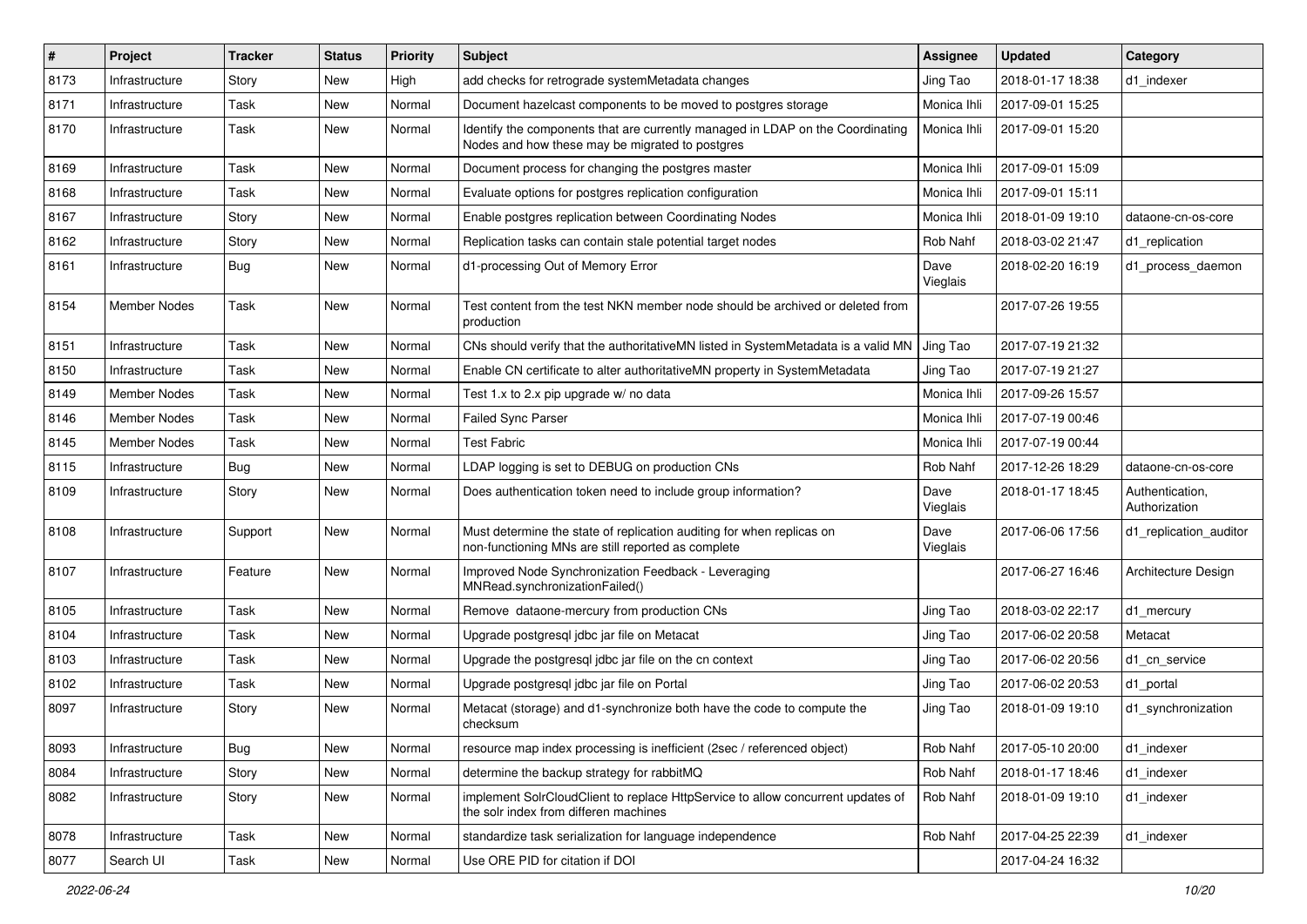| #    | Project             | <b>Tracker</b>     | <b>Status</b> | <b>Priority</b> | Subject                                                                                                                                | <b>Assignee</b>    | <b>Updated</b>   | Category                |
|------|---------------------|--------------------|---------------|-----------------|----------------------------------------------------------------------------------------------------------------------------------------|--------------------|------------------|-------------------------|
| 8076 | Infrastructure      | <b>Bug</b>         | New           | High            | sysmeta can not be retrieved for some objects                                                                                          | Dave<br>Vieglais   | 2017-04-22 01:54 | dataone-cn-rest-service |
| 8074 | Python GMN          | Story              | New           | Normal          | Eliminate unnecessary setuid/setgid programs                                                                                           | Roger Dahl         | 2018-01-17 18:48 |                         |
| 8073 | Python GMN          | Story              | New           | Normal          | Make sure unecessary services are disabled                                                                                             | Roger Dahl         | 2018-01-17 18:48 |                         |
| 8070 | Infrastructure      | Task               | New           | Normal          | Consolidate the index application-context files                                                                                        | Jing Tao           | 2017-04-13 12:51 |                         |
| 8069 | Infrastructure      | <b>Bug</b>         | New           | Normal          | Name from ORCID incorrectly parsed                                                                                                     | Ben<br>Leinfelder  | 2017-04-12 20:28 | d1 portal servlet       |
| 8066 | Infrastructure      | Task               | New           | Normal          | Verify completeness of unit test MetacatRdfXmlSubprocessorTest                                                                         | Dave<br>Vieglais   | 2017-04-11 23:47 | d1 indexer              |
| 8065 | Infrastructure      | Feature            | New           | Normal          | Add service to re-populate Hazelcast map for node attributes                                                                           |                    | 2018-01-09 19:10 |                         |
| 8061 | Infrastructure      | Story              | New           | Normal          | develop queue-based processing system for the CN                                                                                       | Rob Nahf           | 2018-01-17 19:00 | Architecture Design     |
| 8058 | Infrastructure      | Feature            | New           | Normal          | Allow "upcoming" nodes to appear in the node list                                                                                      | Robert<br>Waltz    | 2017-04-03 18:33 | d1 cn service           |
| 8053 | Infrastructure      | Feature            | New           | Normal          | add funding award number to index                                                                                                      | Peter<br>Slaughter | 2019-03-04 19:36 | dataone-cn-index        |
| 8052 | Infrastructure      | Bug                | New           | Normal          | Geohashed value is incorrect                                                                                                           | Peter<br>Slaughter | 2017-04-07 22:06 | d1 indexer              |
| 8046 | Infrastructure      | Bug                | New           | Normal          | Mutable Member Nodes orphan unhosted objects                                                                                           |                    | 2017-03-15 17:40 | Architecture Design     |
| 8045 | Infrastructure      | <b>Bug</b>         | New           | Normal          | certificateLocation not seeming to be utilized                                                                                         | Rob Nahf           | 2017-03-14 20:45 | d1_libclient_java       |
| 8044 | Infrastructure      | Story              | New           | Normal          | certificate manager should check expiration of CAs it loads into the trust manager.                                                    | Rob Nahf           | 2018-01-09 19:10 | d1_libclient_java       |
| 8043 | Infrastructure      | Bug                | New           | Normal          | The origin field for EML documents isn't properly extracted when references are<br>used                                                | Jing Tao           | 2019-02-12 18:45 | d1 indexer              |
| 8036 | Infrastructure      | Story              | New           | Normal          | synchronization should respond to various MN down conditions to avoid<br>syncFailures                                                  | Rob Nahf           | 2018-01-17 18:55 | d1 synchronization      |
| 8030 | <b>Member Nodes</b> | MNDeployment   New |               | Normal          | <b>UCAR Research Data Archive</b>                                                                                                      | Laura<br>Moyers    | 2018-04-16 17:39 |                         |
| 8022 | Infrastructure      | Story              | New           | Normal          | d1_log_aggregation has different version of Hazelcast than the rest of CN stack.<br>Hazelcast version very out of date.                | Rob Nahf           | 2018-01-09 19:10 | d1_log_aggregation      |
| 8019 | <b>Member Nodes</b> | Support            | New           | Normal          | Follow up on Preferred Replication Target Testing                                                                                      | Monica Ihli        | 2017-02-14 19:52 |                         |
| 8017 | <b>Member Nodes</b> | Support            | New           | Normal          | NCEI - Implement GMN for replicating Arctic Data Center Data                                                                           | Roger Dahl         | 2018-05-16 14:32 |                         |
| 8010 | <b>CN REST</b>      | Bug                | New           | Normal          | CN.archive fails with 401 Unauthorized when using either MN or CN client<br>certificate for PID with authoritative MN as urn:node:LTER | Jing Tao           | 2017-03-21 17:10 |                         |
| 8009 | Member Nodes        | MNDeployment   New |               | Low             | Geometabolome                                                                                                                          | Laura<br>Moyers    | 2018-04-17 17:22 |                         |
| 7992 | <b>Member Nodes</b> | Task               | New           | Normal          | GINA: Document and Announce                                                                                                            | Laura<br>Moyers    | 2017-01-27 22:19 |                         |
| 7991 | Member Nodes        | Task               | New           | Normal          | GINA: Ensure MN appears on Current MNs webpage (dashboard)                                                                             | Laura<br>Moyers    | 2017-01-27 22:19 |                         |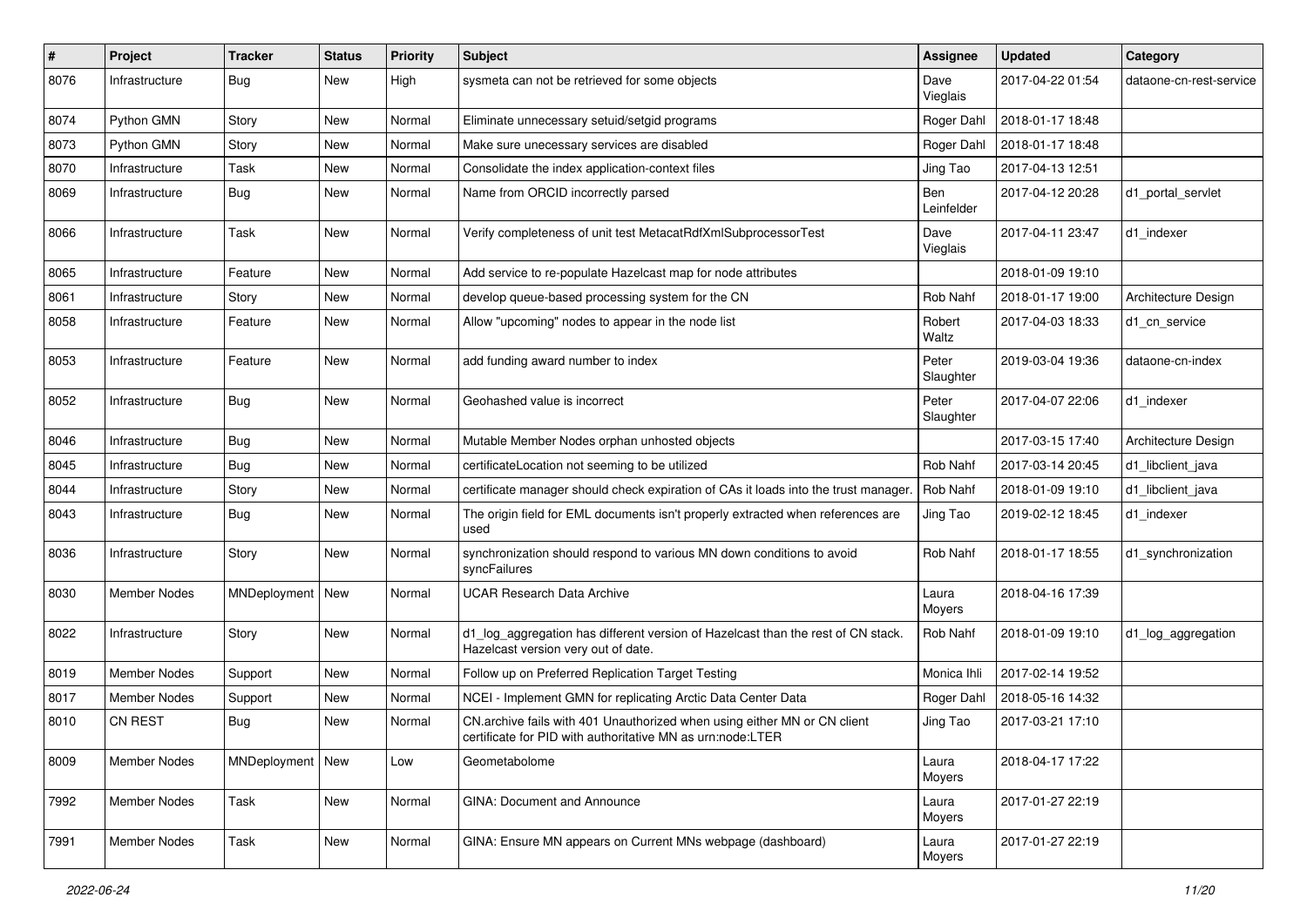| #    | <b>Project</b>      | <b>Tracker</b>     | <b>Status</b> | <b>Priority</b> | <b>Subject</b>                                                                                                | <b>Assignee</b>  | <b>Updated</b>   | Category           |
|------|---------------------|--------------------|---------------|-----------------|---------------------------------------------------------------------------------------------------------------|------------------|------------------|--------------------|
| 7990 | <b>Member Nodes</b> | Task               | New           | Normal          | GINA: Mutual acceptance                                                                                       | Laura<br>Moyers  | 2017-01-27 22:18 |                    |
| 7989 | <b>Member Nodes</b> | <b>Task</b>        | New           | Normal          | GINA: Verify CN Content and Services in Production                                                            | Laura<br>Moyers  | 2017-01-27 22:18 |                    |
| 7988 | Member Nodes        | <b>Task</b>        | New           | Normal          | GINA: Register MN in Production                                                                               | Laura<br>Moyers  | 2017-01-27 22:16 |                    |
| 7987 | Member Nodes        | <b>Task</b>        | New           | Normal          | GINA: Verify MN Content and Services in Production                                                            | Laura<br>Moyers  | 2017-01-27 22:16 |                    |
| 7986 | Member Nodes        | <b>Task</b>        | New           | Normal          | GINA: Configure SSL Certificates for Production                                                               | Amy<br>Forrester | 2018-08-31 15:22 |                    |
| 7985 | Member Nodes        | <b>Task</b>        | New           | Normal          | GINA: Establish DataONE user identity in Production                                                           | Laura<br>Moyers  | 2017-01-27 22:15 |                    |
| 7984 | <b>Member Nodes</b> | <b>Task</b>        | New           | Normal          | GINA: Show MN as "upcoming" on the dashboard                                                                  | Laura<br>Moyers  | 2017-01-27 22:13 |                    |
| 7982 | <b>Member Nodes</b> | <b>Task</b>        | New           | Normal          | GINA: Verify CN Content and Services in Testing Environment                                                   | Laura<br>Moyers  | 2017-01-27 18:59 |                    |
| 7981 | Member Nodes        | Task               | New           | Normal          | GINA: Register MN in Testing Environment                                                                      | Laura<br>Moyers  | 2017-01-27 18:47 |                    |
| 7980 | Member Nodes        | Task               | New           | Normal          | GINA: Verify MN Content and Services in Testing Environment                                                   | Laura<br>Moyers  | 2017-01-27 18:46 |                    |
| 7979 | Member Nodes        | Task               | New           | Normal          | GINA: Configure SSL Certificates for Testing Environment                                                      | Amy<br>Forrester | 2018-08-31 15:23 |                    |
| 7978 | Member Nodes        | <b>Task</b>        | New           | Normal          | GINA: Establish DataONE user identity in Testing Environment                                                  | Laura<br>Moyers  | 2017-01-27 18:44 |                    |
| 7977 | <b>Member Nodes</b> | Task               | New           | Normal          | <b>GINA: Local Testing</b>                                                                                    | Roger Dahl       | 2017-01-27 18:46 |                    |
| 7976 | Member Nodes        | Task               | New           | Normal          | GINA: Register any new object formats in all environments                                                     | Laura<br>Moyers  | 2017-01-27 18:45 |                    |
| 7975 | Member Nodes        | <b>Task</b>        | New           | Normal          | GINA: Implement search index and display support for any new metadata formats<br>required by the MN.          | Roger Dahl       | 2017-01-27 18:34 |                    |
| 7973 | Member Nodes        | MNDeployment   New |               | Low             | Alaska Energy Data Gateway                                                                                    | Amy<br>Forrester | 2018-04-17 17:21 |                    |
| 7954 | Infrastructure      | <b>Bug</b>         | New           | Normal          | SyncFailedTask:submitSynchronizationFailed does not provide cert when<br>connecting to MN                     | Roger Dahl       | 2017-04-19 18:55 | d1 synchronization |
| 7949 | Infrastructure      | Task               | New           | Normal          | Ensure that there's no race condition where an entry can be added to "IN<br>PROCESS" if it is already present | Jing Tao         | 2017-02-27 17:55 |                    |
| 7940 | Infrastructure      | Story              | New           | Normal          | Retrieval of system metadata is too slow                                                                      | Robert<br>Waltz  | 2018-01-09 19:10 | d1 cn service      |
| 7936 | Infrastructure      | <b>Bug</b>         | New           | Normal          | Same pid with different status exists in the index_task table                                                 | Jing Tao         | 2017-02-27 18:07 | d1_indexer         |
| 7935 | Infrastructure      | Task               | New           | Normal          | Use a dedicated hazelcast queue as the listener to generate index task                                        | Jing Tao         | 2017-02-27 18:07 | d1_indexer         |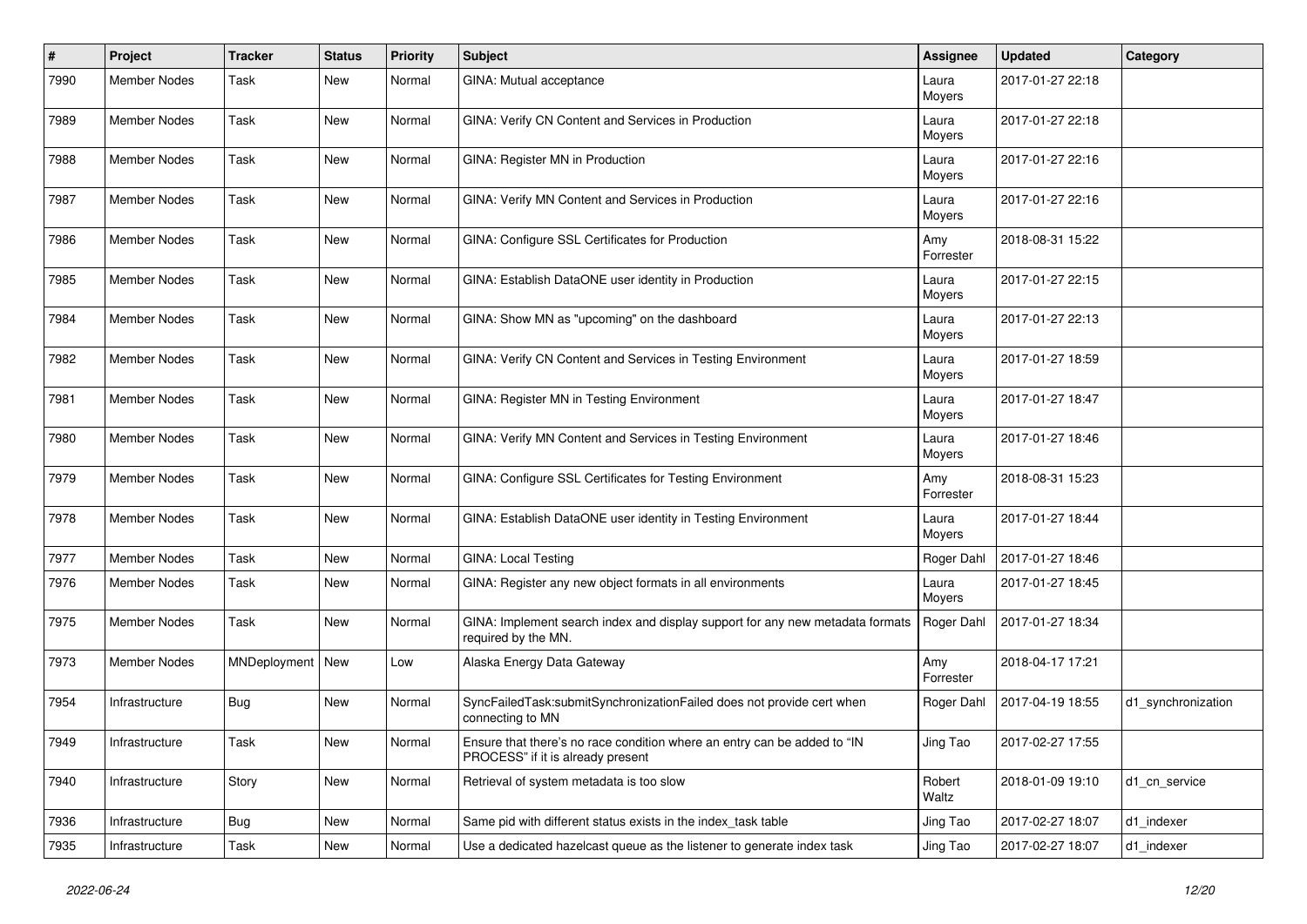| $\#$ | Project             | <b>Tracker</b>     | <b>Status</b> | <b>Priority</b> | <b>Subject</b>                                                                                                        | <b>Assignee</b>  | <b>Updated</b>   | Category           |
|------|---------------------|--------------------|---------------|-----------------|-----------------------------------------------------------------------------------------------------------------------|------------------|------------------|--------------------|
| 7933 | Infrastructure      | Bug                | New           | Normal          | d1-index-task-processor stops processing task queue                                                                   | Jing Tao         | 2017-01-11 23:47 | d1 indexer         |
| 7926 | <b>DUG</b>          | Task               | New           | Normal          | Certification and standards for data repositories (e.g. ISO 17421:2012, Data Seal<br>of Approval)                     |                  | 2016-11-08 22:00 |                    |
| 7925 | <b>DUG</b>          | Task               | New           | Normal          | Data Center certification                                                                                             |                  | 2016-11-08 21:33 |                    |
| 7924 | <b>Member Nodes</b> | MNDeployment   New |               | Normal          | LTER-Spain network                                                                                                    | Laura<br>Moyers  | 2016-11-21 14:49 |                    |
| 7922 | Infrastructure      | Task               | <b>New</b>    | Normal          | DataONE Accessibility                                                                                                 | Isis Serna       | 2016-10-31 23:05 |                    |
| 7919 | Infrastructure      | Bug                | <b>New</b>    | High            | unloadable system metadata in CNs by Hazelcast                                                                        |                  | 2016-11-01 19:30 | Metacat            |
| 7918 | <b>CN REST</b>      | <b>Bug</b>         | <b>New</b>    | Normal          | SEAD object only partially synchronized - missing<br>autogen.2016092916012224122 document from /var/metacat/documents | Dave<br>Vieglais | 2016-10-21 18:00 | cn metacat         |
| 7911 | <b>CN REST</b>      | Task               | New           | Normal          | Synchronization allows invalid checksums, preventing corrected sync                                                   |                  | 2016-10-17 15:58 | d1 synchronization |
| 7910 | Infrastructure      | Task               | New           | Normal          | schema validation behavior                                                                                            | Rob Nahf         | 2018-01-18 02:41 | d1 common java     |
| 7909 | <b>DUG</b>          | Task               | New           | Normal          | DataONE update audio/visual equipment for remote link                                                                 |                  | 2016-10-11 20:49 |                    |
| 7908 | <b>DUG</b>          | Task               | New           | Normal          | Start a lesson learned document                                                                                       |                  | 2016-10-11 20:35 |                    |
| 7907 | <b>DUG</b>          | Task               | New           | Normal          | Doodle poll on the time/date for monthly meeting                                                                      |                  | 2016-10-11 20:35 |                    |
| 7903 | CN REST             | Task               | New           | Normal          | Need to implement/support the default http methods - HEAD and GET on all<br>DataONE API (both cn and mn)              | Jing Tao         | 2016-10-10 16:53 | d1 cn rest         |
| 7900 | <b>Member Nodes</b> | Task               | New           | Normal          | R2R: modify searchUI to accommodate cruise path display for single data<br>package                                    | Lauren<br>Walker | 2016-10-04 23:43 |                    |
| 7899 | <b>Member Nodes</b> | Task               | <b>New</b>    | Normal          | R2R: modify searchUI to accommodate composite data density with cruise paths                                          | Lauren<br>Walker | 2016-10-05 03:51 |                    |
| 7889 | Infrastructure      | Story              | New           | Normal          | Synchronization not happening when authoritative MN is not set correctly.                                             | Rob Nahf         | 2018-01-17 19:01 | d1 synchronization |
| 7884 | Infrastructure      | Task               | New           | Normal          | CN portal log is misconfigured                                                                                        | Rob Nahf         | 2016-09-09 20:18 | d1 portal servlet  |
| 7883 | Infrastructure      | Task               | New           | Normal          | Document the log files of relevance on Coordinating Nodes                                                             |                  | 2016-09-09 20:20 |                    |
| 7876 | Infrastructure      | Feature            | New           | Normal          | Create a new admin page for Metacat admins to register schemas                                                        | Jing Tao         | 2016-12-21 09:11 | Metacat            |
| 7868 | Infrastructure      | <b>Bug</b>         | New           | Normal          | potential gaps between log harvests                                                                                   | Rob Nahf         | 2017-03-23 15:40 | d1_log_aggregation |
| 7864 | <b>DUG</b>          | Task               | New           | Normal          | <b>DOI Services for Members</b>                                                                                       |                  | 2016-08-09 20:40 |                    |
| 7863 | <b>DUG</b>          | Task               | New           | Normal          | Link to the recordings                                                                                                |                  | 2016-08-09 20:40 |                    |
| 7862 | <b>DUG</b>          | Task               | New           | Normal          | DataONE DUG page may need updating<br>(https://www.dataone.org/dataone-users-group)                                   |                  | 2016-08-08 15:00 |                    |
| 7859 | Infrastructure      | Story              | <b>New</b>    | Normal          | Add formatID for the STL 3d model file format                                                                         | Dave<br>Vieglais | 2018-01-17 19:04 |                    |
| 7858 | Infrastructure      | <b>Bug</b>         | New           | Normal          | Obsoleting a resource map clears the resourceMap field for the obsoleted<br>package                                   |                  | 2017-03-28 16:20 | d1 indexer         |
| 7851 | Member Nodes        | MNDeployment   New |               | Low             | CESAB - Center for Synthesis and Analysis for Biodiversity                                                            | Laura<br>Moyers  | 2018-04-17 17:19 |                    |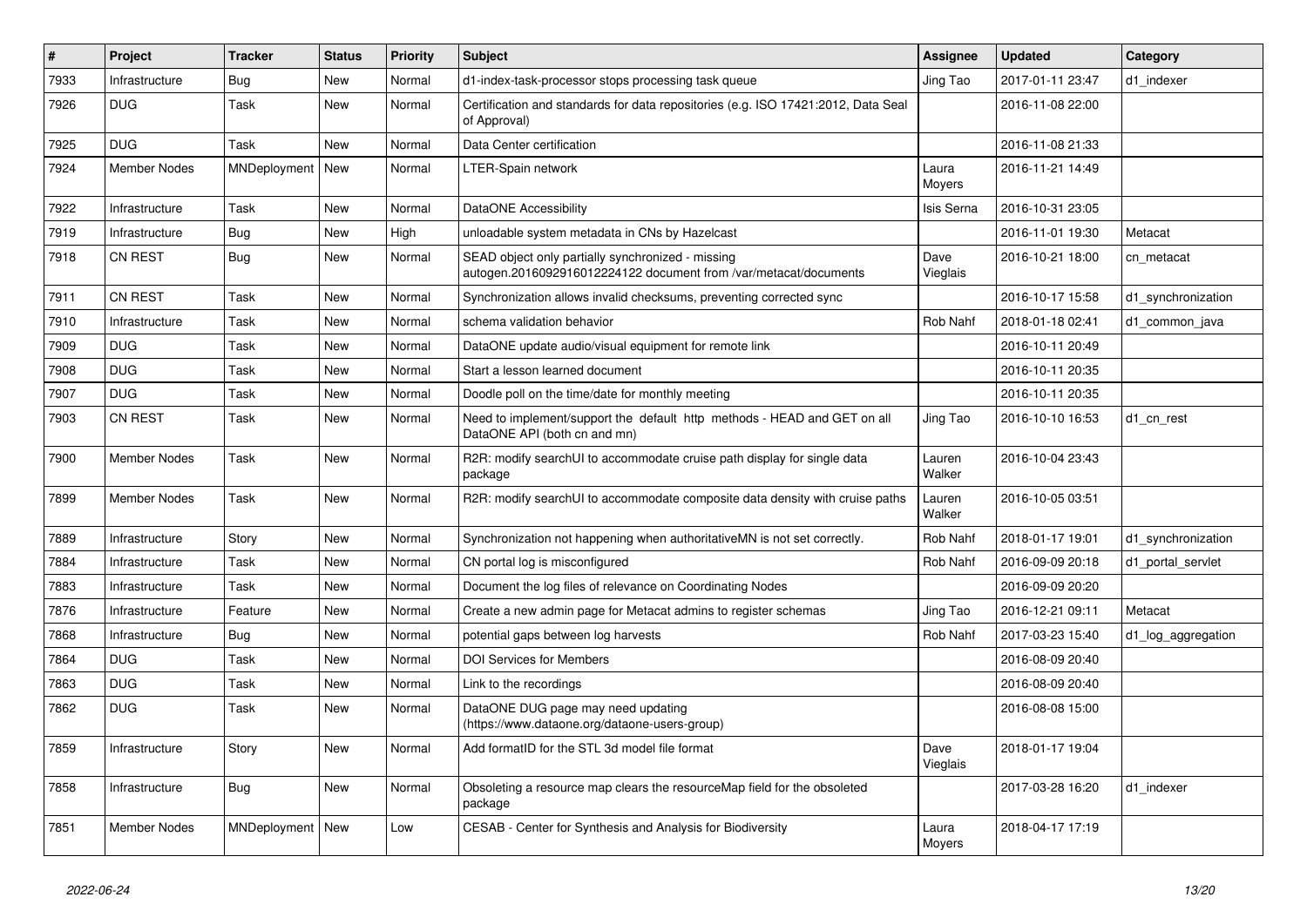| $\pmb{\#}$ | Project                 | <b>Tracker</b> | <b>Status</b> | <b>Priority</b> | Subject                                                                                                                           | <b>Assignee</b>  | <b>Updated</b>   | Category               |
|------------|-------------------------|----------------|---------------|-----------------|-----------------------------------------------------------------------------------------------------------------------------------|------------------|------------------|------------------------|
| 7850       | Infrastructure          | Task           | New           | Normal          | Passing SID to MNRead.systemMetadataChanged()                                                                                     | Dave<br>Vieglais | 2016-07-20 20:00 |                        |
| 7849       | <b>CN REST</b>          | Task           | New           | Normal          | Improve exception messages when cascading SSL derived exceptions                                                                  | Rob Nahf         | 2016-07-19 17:23 |                        |
| 7839       | DataONE API             | Task           | New           | Normal          | Online documentation places synchronize in CNRead api                                                                             | Dave<br>Vieglais | 2016-12-21 09:04 | api documentation      |
| 7838       | DataONE API             | <b>Task</b>    | New           | Normal          | Modify the obsolescence chain process to accommodate the use case where both<br>old and new PIDs are present on the CN for v1 MNs | Dave<br>Vieglais | 2016-06-29 02:20 |                        |
| 7825       | Infrastructure          | <b>Bug</b>     | New           | Normal          | Hazelcast service stops working after a while                                                                                     | Jing Tao         | 2016-06-07 18:53 | Metacat                |
| 7822       | Infrastructure          | Task           | New           | Normal          | Should we configure clients to use Expect 100-Continue header in 1.1 requests                                                     | Rob Nahf         | 2016-06-03 19:46 | d1_libclient_java      |
| 7821       | <b>Python Libraries</b> | <b>Task</b>    | New           | Low             | Verify Expect: 100-Continue header on POST or PUT requests                                                                        | Roger Dahl       | 2016-06-03 19:58 | d1_libclient_python    |
| 7810       | Infrastructure          | Story          | New           | Normal          | Need to avoid buffer overflow condition during HTTP client TLS renegotiation                                                      | Rob Nahf         | 2018-01-17 19:09 |                        |
| 7807       | Infrastructure          | Story          | New           | Low             | cn.synchronize should support synchronization failure corrections.                                                                |                  | 2018-01-17 19:15 | Architecture Design    |
| 7800       | <b>DUG</b>              | <b>Task</b>    | New           | Normal          | abstract reviews<br>(https://docs.google.com/document/d/1iZXCN4AWqYi5Z7wqMKb2o33QnQ_JAcV<br>0KVO4TeahHVA/edit)                    |                  | 2016-05-10 15:18 |                        |
| 7774       | Infrastructure          | <b>Task</b>    | New           | Normal          | GMN: Move to Let's Encrypt                                                                                                        |                  | 2016-05-09 22:16 |                        |
| 7767       | Infrastructure          | Task           | New           | Normal          | In DataONE search results, move map display to map extent                                                                         | Dave<br>Vieglais | 2016-05-04 18:31 |                        |
| 7765       | Python GMN              | Task           | New           | Normal          | Add "logrotate" capability as part of the GMN deployment                                                                          | Roger Dahl       | 2016-05-04 02:38 |                        |
| 7759       | Python GMN              | <b>Bug</b>     | New           | Normal          | GMN docs refer to /portal for identity management                                                                                 | Roger Dahl       | 2017-03-28 16:45 |                        |
| 7758       | Member Nodes            | MNDeployment   | New           | Low             | Polar Rock Repository (PRR) at Ohio State                                                                                         |                  | 2018-04-17 17:28 |                        |
| 7750       | <b>CN REST</b>          | Task           | New           | Normal          | apply business rules on the CN that Subject strings will be stripped of leading and<br>trailing whitespace                        |                  | 2016-04-26 17:30 |                        |
| 7749       | Member Nodes            | <b>Task</b>    | New           | Normal          | Evaluate disposition of the ESA MN's current content                                                                              | Matthew<br>Jones | 2016-04-26 19:52 |                        |
| 7744       | Infrastructure          | Task           | <b>New</b>    | Normal          | put together initial design                                                                                                       |                  | 2016-06-22 17:19 |                        |
| 7740       | Python GMN              | <b>Bug</b>     | New           | High            | GMN fails to write system metadata during a refresh under unknown conditions                                                      | Roger Dahl       | 2016-04-14 14:56 |                        |
| 7739       | Python GMN              | <b>Bug</b>     | New           | Normal          | GMN Django models need to be adjusted for var char content greater than 1024<br>character length                                  | Roger Dahl       | 2016-04-14 14:47 |                        |
| 7738       | Python GMN              | Bug            | New           | High            | GMN perpetually retries system metadata updates after failures                                                                    | Roger Dahl       | 2016-04-14 14:26 |                        |
| 7713       | Infrastructure          | Story          | New           | Normal          | d1DebConfig.xml should be versioned in dataone-cn-os-core                                                                         | Rob Nahf         | 2018-01-17 19:24 | d1 cn buildout         |
| 7712       | Infrastructure          | Story          | New           | Normal          | Sanparks fails during LogAggregation                                                                                              | Laura<br>Moyers  | 2016-04-06 16:43 | Environment.Production |
| 7703       | Python GMN              | Task           | New           | Normal          | GMN populating ipAddress in LogEntry with abnormal strings                                                                        | Roger Dahl       | 2016-06-22 17:19 |                        |
| 7702       | Log Reporting           | Task           | New           | Normal          | abnormal strings in ipAddress field of solr                                                                                       | Robert<br>Waltz  | 2016-06-22 17:18 | d1_log_aggregation     |
| 7699       | Infrastructure          | Bug            | New           | Normal          | alter scripts that backup postgresql db                                                                                           |                  | 2017-05-09 17:33 | dataone-cn-os-core     |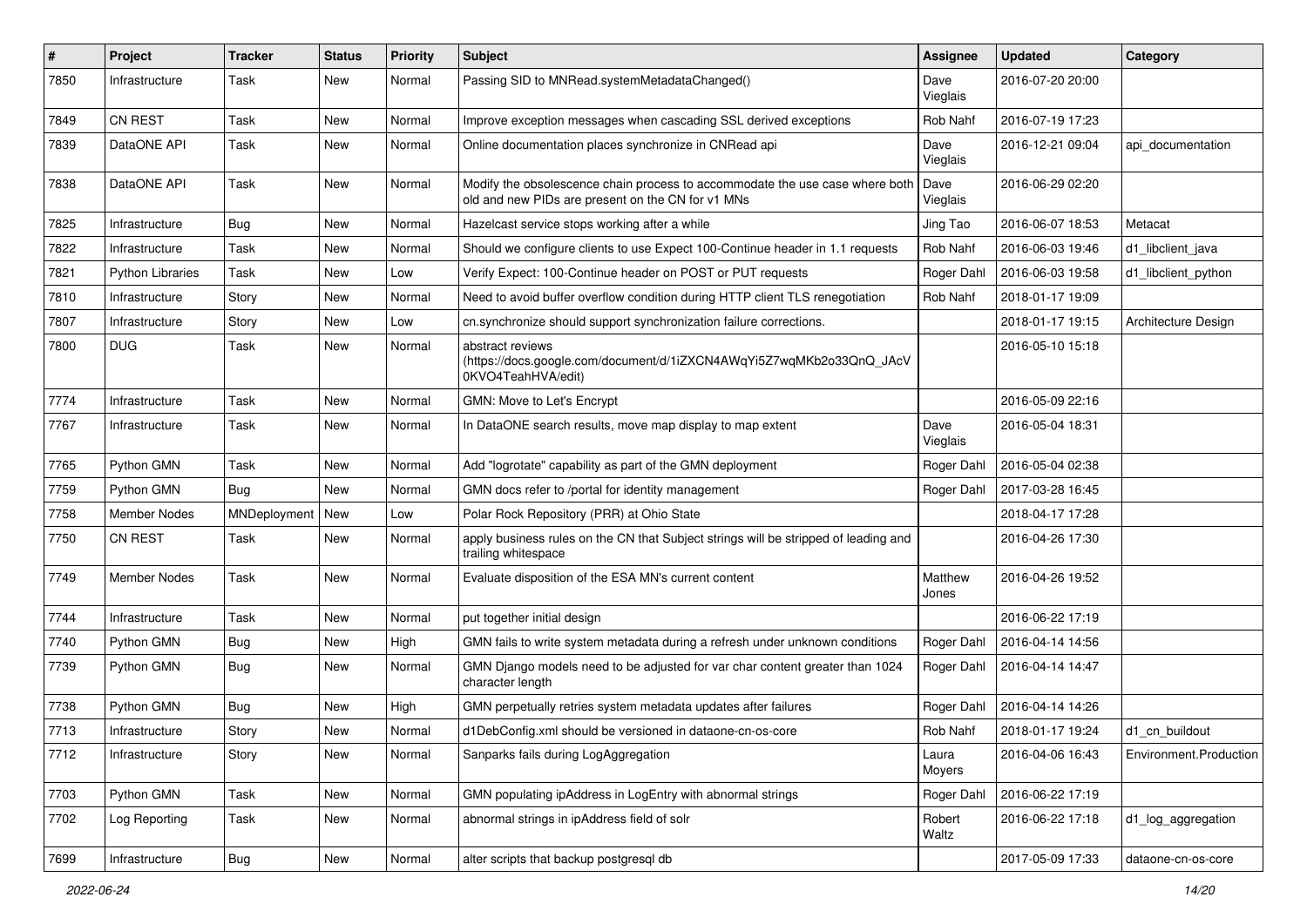| #    | Project             | <b>Tracker</b>     | <b>Status</b> | <b>Priority</b> | <b>Subject</b>                                                                                                                             | Assignee         | <b>Updated</b>   | Category               |
|------|---------------------|--------------------|---------------|-----------------|--------------------------------------------------------------------------------------------------------------------------------------------|------------------|------------------|------------------------|
| 7698 | Infrastructure      | <b>Bug</b>         | New           | Low             | Exclude SLF4J jars in d1_solr_extensions.jar                                                                                               |                  | 2016-03-28 16:22 | d1_cn_solr_extensions  |
| 7688 | Infrastructure      | <b>Bug</b>         | New           | Normal          | LogAggregation unable to change BaseURLs upon updateNodeCapabilities<br>notification                                                       | Dave<br>Vieglais | 2018-01-02 12:02 | d1_log_aggregation     |
| 7687 | <b>CN REST</b>      | Bug                | New           | Normal          | Synchronization unable to change BaseURLs upon updateNodeCapabilities<br>notification                                                      | Rob Nahf         | 2016-07-22 19:22 | d1_synchronization     |
| 7684 | DataONE API         | Bug                | New           | Low             | Call to MNStorage.update() via REST API returns java.lang.StackOverflowError                                                               |                  | 2016-03-21 23:07 |                        |
| 7682 | Log Reporting       | Task               | New           | Normal          | Sluggish Purging Read Event Cache                                                                                                          |                  | 2016-03-17 15:02 | d1_log_aggregation     |
| 7668 | Infrastructure      | Story              | New           | Normal          | Determine how indexing of data packages should work                                                                                        | Jing Tao         | 2018-01-17 19:28 | d1 indexer             |
| 7666 | Infrastructure      | <b>Bug</b>         | New           | Normal          | mnTestMPC repeating attempts to set replica status to FAILED                                                                               | Laura<br>Moyers  | 2016-02-25 21:44 | Environment.Stage1     |
| 7664 | Python GMN          | Bug                | New           | Normal          | manage.py register_node_with_dataone generates "nodeReplicationPolicy" XML<br>fragment in node capabilities even when replication is false | Roger Dahl       | 2016-04-14 14:16 |                        |
| 7651 | Python GMN          | <b>Bug</b>         | <b>New</b>    | High            | GMN returns two different dateSysMetadataModified dateTime stamps for same<br>object                                                       | Roger Dahl       | 2016-04-14 14:17 |                        |
| 7650 | Infrastructure      | Story              | New           | Normal          | DAO for SystemMetadata changes the SystemMetadata.replicationPolicy                                                                        | Rob Nahf         | 2018-01-17 19:31 | d1 cn common           |
| 7641 | Infrastructure      | Task               | New           | Normal          | contact ONEShare                                                                                                                           | Laura<br>Moyers  | 2016-02-12 16:40 | Environment.Production |
| 7640 | Infrastructure      | Story              | New           | Normal          | <b>ONEShare failing with ServiceFailure</b>                                                                                                | Laura<br>Moyers  | 2016-02-12 16:39 | Environment.Production |
| 7611 | Infrastructure      | Story              | New           | Normal          | ORNLDAAC fails during log aggregation                                                                                                      | Laura<br>Moyers  | 2016-01-26 16:39 | Environment.Production |
| 7607 | Infrastructure      | Task               | New           | Normal          | LTER_EUROPE refuses the production CN from harvesting log records                                                                          | Laura<br>Moyers  | 2016-06-09 16:34 | Environment.Production |
| 7605 | Infrastructure      | Story              | New           | Normal          | MemberNodes not authorizing CN to harvest log records                                                                                      | Dave<br>Vieglais | 2018-01-17 19:33 | Environment.Production |
| 7601 | Infrastructure      | Bug                | New           | High            | CN checksum inconsistencies                                                                                                                | Dave<br>Vieglais | 2016-01-26 19:29 |                        |
| 7578 | DataONE API         | Bug                | New           | Normal          | Fix 404 link to d1_instance_generator folder in documentation                                                                              |                  | 2016-01-08 22:01 | api documentation      |
| 7571 | <b>CN REST</b>      | Task               | New           | Normal          | Description for error code 401, detail code 4957 is misleading in some cases                                                               |                  | 2016-01-05 16:25 |                        |
| 7559 | Infrastructure      | Story              | New           | Normal          | Develop plan for securing application passwords in the CN stack                                                                            | Dave<br>Vieglais | 2018-01-17 19:34 | Architecture Design    |
| 7553 | <b>Member Nodes</b> | MNDeployment   New |               | Normal          | OOI - Ocean Observatories Initiative                                                                                                       | Laura<br>Moyers  | 2018-01-25 17:51 |                        |
| 7552 | Member Nodes        | MNDeployment   New |               | Normal          | iDigBio - Integrated Digitized Biocollections                                                                                              | Laura<br>Moyers  | 2016-01-05 23:45 |                        |
| 7551 | <b>Member Nodes</b> | MNDeployment   New |               | Normal          | FAO - Food and Agriculture Organization of the UN                                                                                          | Laura<br>Moyers  | 2015-12-15 15:08 |                        |
| 7550 | Member Nodes        | Task               | New           | Normal          | GoA portal not copying to KNB                                                                                                              | Lauren<br>Walker | 2015-12-14 21:41 |                        |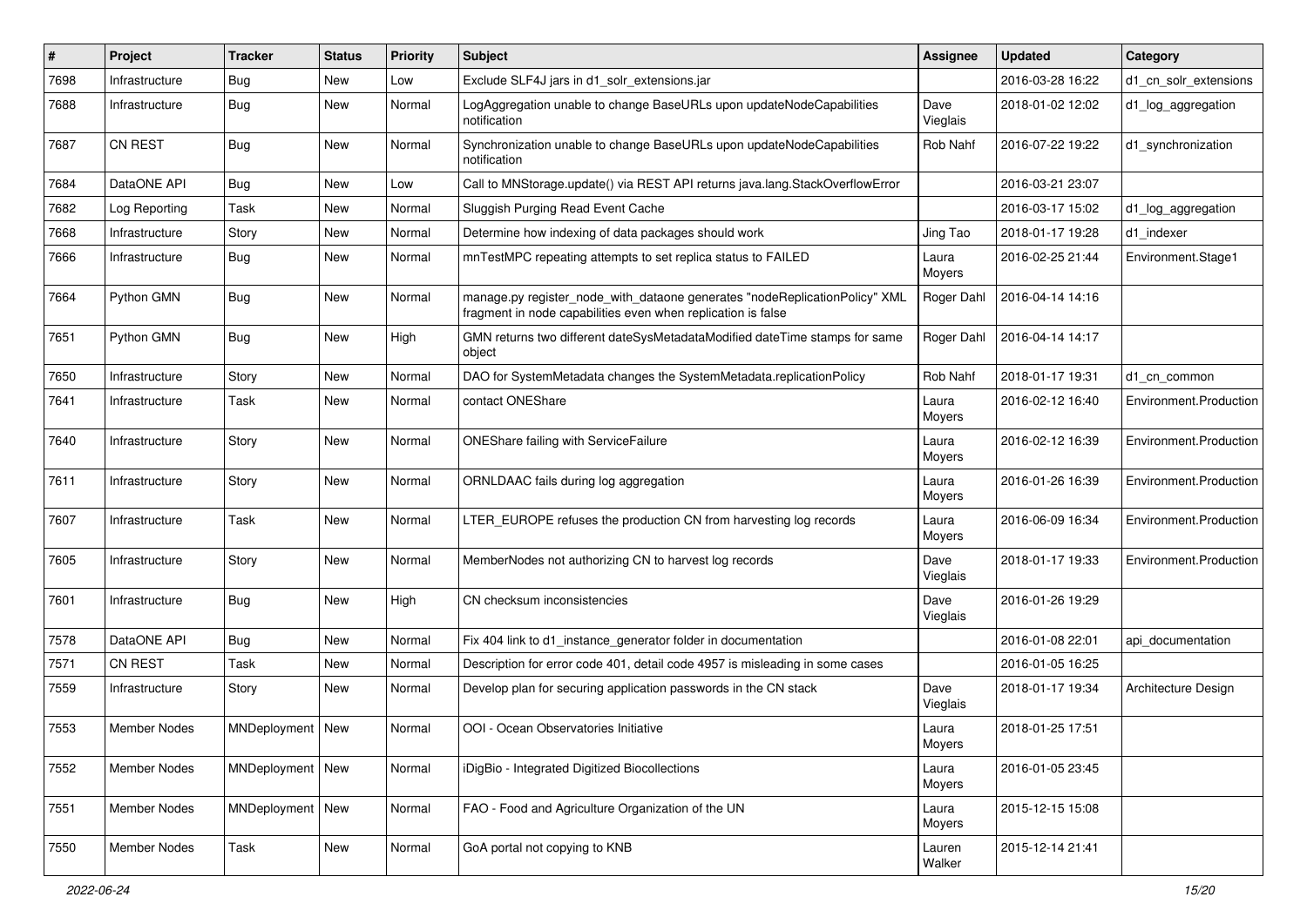| $\#$ | Project                           | <b>Tracker</b>     | <b>Status</b> | <b>Priority</b> | <b>Subject</b>                                                                                                                  | Assignee         | <b>Updated</b>   | Category                 |
|------|-----------------------------------|--------------------|---------------|-----------------|---------------------------------------------------------------------------------------------------------------------------------|------------------|------------------|--------------------------|
| 7549 | Member Nodes                      | MNDeployment   New |               | Low             | COS - the Center for Open Science                                                                                               | Laura<br>Moyers  | 2018-04-17 17:20 |                          |
| 7538 | Infrastructure                    | Task               | <b>New</b>    | Normal          | look at nodeFactory in how it builds mock CNodes                                                                                | Rob Nahf         | 2015-12-10 17:03 | d1_libclient_java        |
| 7537 | Infrastructure                    | Task               | New           | Normal          | add nodelist refreshes to NodeLocator classes                                                                                   | Rob Nahf         | 2015-12-10 16:59 | d1 libclient java        |
| 7533 | <b>DUG</b>                        | Task               | New           | Normal          | Create DUG 2016 Meeting page                                                                                                    |                  | 2015-12-08 21:44 |                          |
| 7532 | <b>DUG</b>                        | Task               | New           | Normal          | Registration Form for 2016.                                                                                                     |                  | 2015-12-08 21:30 |                          |
| 7531 | <b>DUG</b>                        | Task               | New           | Normal          | Quote request for EAB meeting                                                                                                   |                  | 2015-12-08 20:13 |                          |
| 7528 | DataONE API                       | Bug                | New           | Normal          | Incorrect argument name documented for CNCore.reserveldentier                                                                   |                  | 2015-12-08 19:51 | api documentation        |
| 7525 | <b>DUG</b>                        | Task               | New           | Normal          | assessment effort update                                                                                                        |                  | 2015-12-07 22:25 |                          |
| 7524 | <b>DUG</b>                        | Task               | New           | Normal          | Explore crowd sourcing for future DUG marketing effort                                                                          |                  | 2015-12-07 22:25 |                          |
| 7512 | <b>Member Nodes</b>               | MNDeployment       | New           | Normal          | ECOSCOPE - Network of Research Observatories on Biodiversity                                                                    | Laura<br>Moyers  | 2016-07-22 12:40 |                          |
| 7489 | <b>CN REST</b>                    | Bug                | New           | Normal          | processing daemon common-logging misconfigured                                                                                  | Robert<br>Waltz  | 2016-01-21 17:18 | d1 cn process daemo<br>n |
| 7484 | <b>DUG</b>                        | Task               | New           | Normal          | DUG Agenda                                                                                                                      |                  | 2015-11-10 21:39 |                          |
| 7476 | <b>DUG</b>                        | Task               | New           | Normal          | Do we need an event management system to better organize the DUG?                                                               |                  | 2015-11-09 22:43 |                          |
| 7475 | <b>DUG</b>                        | Task               | New           | Normal          | Work with Erin/ESIP to distribute the brochure widely to students/faculty from<br><b>UNC</b>                                    |                  | 2015-11-09 22:38 |                          |
| 7474 | <b>DUG</b>                        | Task               | New           | Normal          | Draft generic letter of invitation that DUG SC can carry and distribute widely.                                                 |                  | 2015-11-09 22:38 |                          |
| 7473 | <b>DUG</b>                        | Task               | New           | Normal          | Draft 2016 DUG annual meeting brochure                                                                                          |                  | 2015-11-09 22:38 |                          |
| 7440 | <b>CN REST</b>                    | <b>Bug</b>         | New           | Normal          | Non-discernable error during synchronization affecting (mostly)<br>urn:node:mnTestAEKOS - "Client is shutdown."                 |                  | 2015-10-20 14:46 |                          |
| 7439 | <b>MN Service</b><br>Registration | Task               | New           | Normal          | Update the search interface to support rendering and other actions for services                                                 | Dave<br>Vieglais | 2015-10-16 14:06 |                          |
| 7427 | <b>Python Libraries</b>           | Task               | New           | Normal          | adjust API signatures in python libraries                                                                                       | Dave<br>Vieglais | 2016-03-25 01:11 | d1 libclient python      |
| 7425 | <b>Python Libraries</b>           | Task               | New           | Normal          | Replace httplib low level use in RestClient with the requests library                                                           | Dave<br>Vieglais | 2016-03-25 02:03 | d1 common python         |
| 7371 | Infrastructure                    | <b>Bug</b>         | <b>New</b>    | Normal          | A systemMetadata update that changes the formatID from DATA to METADATA<br>or RESOURCE_MAP will not upload the object to the CN | Robert<br>Waltz  | 2015-09-22 21:47 | d1 cn service            |
| 7370 | Infrastructure                    | <b>Bug</b>         | <b>New</b>    | Normal          | TypeFactory.convertTypeFromType does not use xmlValue comparisons for<br>Enum conversions                                       | Rob Nahf         | 2015-09-21 16:07 | d1 common java           |
| 7312 | Java Client                       | Feature            | <b>New</b>    | Normal          | Restart connection manager                                                                                                      |                  | 2015-08-24 17:24 | d1_libclient_java        |
| 7301 | <b>CN REST</b>                    | Bug                | New           | Normal          | CN-stage allows connections to a MN that is operating a self-signed SSL server<br>certificate                                   |                  | 2015-08-19 03:46 |                          |
| 7299 | <b>Python Libraries</b>           | Bug                | New           | Normal          | SolrConnection fails if persistent property is not set to True                                                                  | Roger Dahl       | 2016-04-20 19:45 | d1 libclient python      |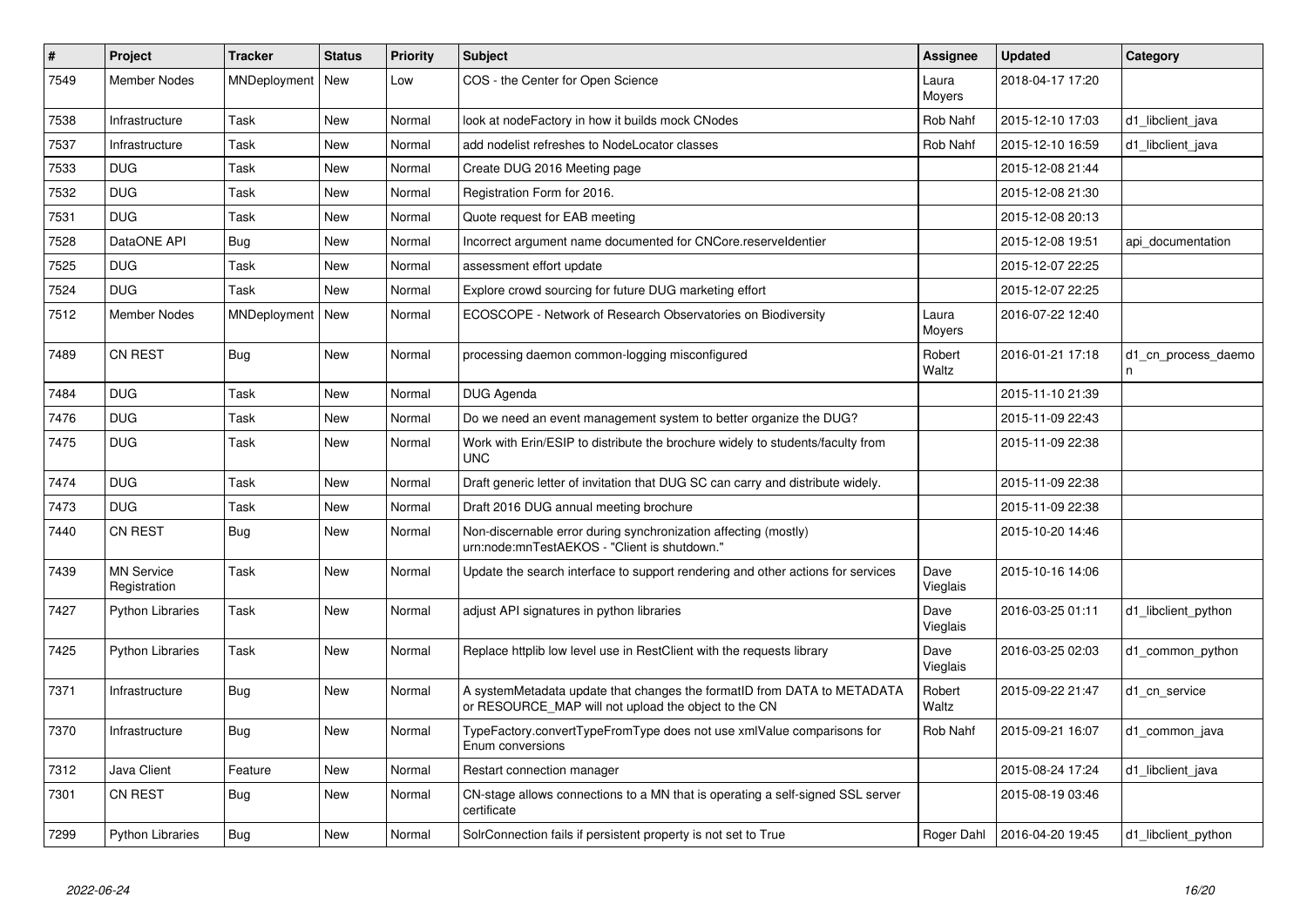| #    | Project                 | <b>Tracker</b>     | <b>Status</b> | <b>Priority</b> | <b>Subject</b>                                                                                 | <b>Assignee</b>        | <b>Updated</b>   | Category                  |
|------|-------------------------|--------------------|---------------|-----------------|------------------------------------------------------------------------------------------------|------------------------|------------------|---------------------------|
| 7298 | <b>Python Libraries</b> | Bug                | New           | Normal          | escapeQueryTerm should be a module method not a class method                                   | Dave<br>Vieglais       | 2015-08-18 15:06 | d1_libclient_python       |
| 7291 | Python GMN              | Bug                | New           | Normal          | pypi distribution does not have all files                                                      | Roger Dahl             | 2016-04-14 14:57 |                           |
| 7279 | Infrastructure          | Task               | New           | Normal          | MN implementation documentation - need document management solution                            | Dave<br>Vieglais       | 2015-07-28 22:24 | Documentation             |
| 7256 | <b>Python Libraries</b> | Task               | New           | Normal          | add cnclient.synchronize method                                                                | Roger Dahl             | 2016-04-21 22:37 |                           |
| 7229 | Python GMN              | Task               | New           | Normal          | non-standard server certificate locations                                                      | Roger Dahl             | 2016-04-21 22:37 |                           |
| 7224 | Infrastructure          | Story              | New           | Normal          | push synchronization request status indicator: synchronizeStatus method option                 |                        | 2018-01-17 19:38 | Architecture Design       |
| 7199 | Python GMN              | Task               | New           | Normal          | Implement support for token authentication approach                                            | Dave<br>Vieglais       | 2016-03-25 01:27 |                           |
| 7184 | Infrastructure          | Task               | New           | Normal          | Create an Ansible script that can replace a server certificate                                 | Nick Outin             | 2015-06-15 15:10 | <b>Support Operations</b> |
| 7183 | Infrastructure          | Story              | New           | Normal          | Update wild card server certificate on all test.dataone.org systems                            | Dave<br>Vieglais       | 2015-06-15 15:10 | <b>Support Operations</b> |
| 7178 | Infrastructure          | <b>Bug</b>         | New           | Normal          | duplicate replica information on mn-demo-5                                                     | Robert<br>Waltz        | 2015-07-01 20:14 | d1_replication            |
| 7177 | Infrastructure          | Task               | New           | Normal          | Develop video documentation for certificate management                                         | Dave<br>Vieglais       | 2015-06-10 01:33 | Documentation             |
| 7176 | Infrastructure          | Task               | New           | Normal          | Develop textual documentation for certificate management                                       | Dave<br>Vieglais       | 2015-06-10 01:33 | Documentation             |
| 7170 | OGC-Slender Node        | Story              | New           | Normal          | Evaluate the feasibility of extracting provenance information from the journal.txt<br>document | Dave<br>Vieglais       | 2015-06-08 21:28 |                           |
| 7169 | OGC-Slender Node        | Task               | New           | Normal          | Enable tracking of obsoletes / obsoleted by for data objects                                   | Dave<br>Vieglais       | 2015-06-08 19:01 |                           |
| 7168 | OGC-Slender Node        | Task               | New           | Normal          | Generate system metadata for data objects                                                      | Dave<br>Vieglais       | 2015-06-08 18:59 |                           |
| 7167 | OGC-Slender Node        | Task               | New           | Normal          | Generate system metadata for science metadata                                                  | Dave<br>Vieglais       | 2015-06-08 18:58 |                           |
| 7166 | OGC-Slender Node        | Story              | New           | Normal          | Create ORE document for an NODC data package                                                   | Dave<br>Vieglais       | 2015-06-08 18:50 |                           |
| 7163 | Member Nodes            | MNDeployment   New |               | Low             | UN Environmental Programme World Conservation Monitoring Centre (UNEP<br>WCMC)                 | <b>Bruce</b><br>Wilson | 2016-04-04 17:17 |                           |
| 7162 | Python GMN              | Task               | New           | Low             | Member node does not check with coordinating node before replicating                           |                        | 2015-06-05 23:49 |                           |
| 7161 | <b>CN REST</b>          | <b>Bug</b>         | New           | Normal          | TERN object fails to be indexed by Solr, but successfully synchronized                         |                        | 2015-06-05 18:04 | d1_synchronization        |
| 7155 | OGC-Slender Node        | Task               | New           | Normal          | Design the connector, including sources of key information                                     | Dave<br>Vieglais       | 2015-06-05 11:42 |                           |
| 7145 | Member Nodes            | MNDeployment   New |               | Low             | PlutoF                                                                                         |                        | 2018-04-17 17:26 |                           |
| 7127 | DataONE API             | Task               | New           | Normal          | Finalize CNAuthentication interface                                                            | Dave<br>Vieglais       | 2015-05-21 19:31 | api_documentation         |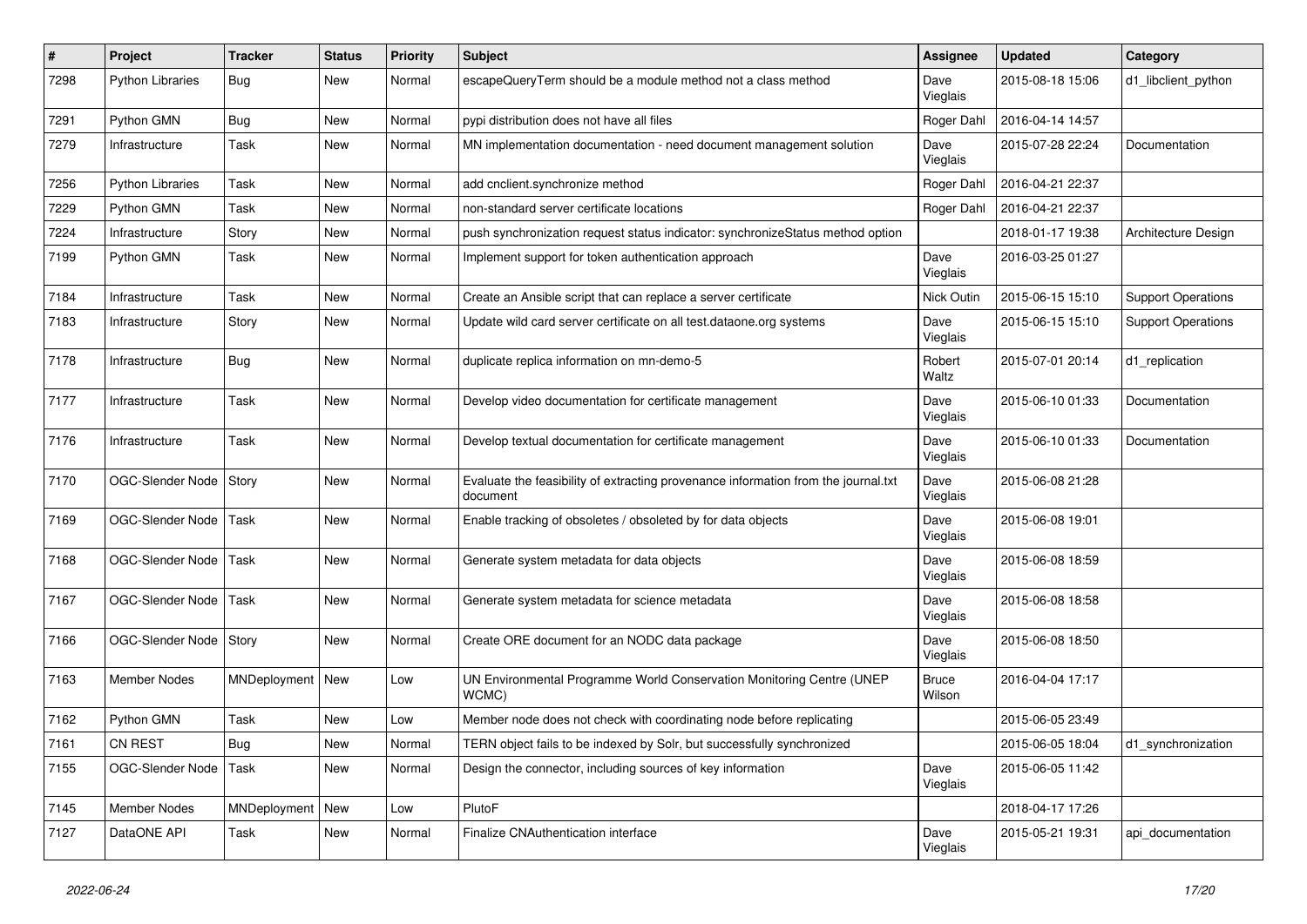| #    | Project                 | <b>Tracker</b>     | <b>Status</b> | <b>Priority</b> | <b>Subject</b>                                                                                                                                                             | Assignee         | <b>Updated</b>   | Category                  |
|------|-------------------------|--------------------|---------------|-----------------|----------------------------------------------------------------------------------------------------------------------------------------------------------------------------|------------------|------------------|---------------------------|
| 7125 | Python GMN              | Task               | New           | Normal          | Handle Authorization header carrying authentication token                                                                                                                  | Roger Dahl       | 2016-04-21 22:37 |                           |
| 7123 | <b>Python Libraries</b> | Task               | New           | Normal          | Send Authorization header carrying authentication token                                                                                                                    | Roger Dahl       | 2016-04-21 22:37 | d1_libclient_python       |
| 7104 | Infrastructure          | Task               | New           | Normal          | Event index reindexing shouldn't require re-harvest from MNs                                                                                                               |                  | 2015-07-09 15:34 | d1_log_aggregation        |
| 7103 | Member Nodes            | Task               | New           | Normal          | Create a new test certificate for mnStagePISCO                                                                                                                             | Dave<br>Vieglais | 2015-05-14 18:29 |                           |
| 7097 | Infrastructure          | Bug                | New           | Normal          | v1 call to CN.search() yields a NoClassDef exception for boucncycastle                                                                                                     | Rob Nahf         | 2015-05-12 18:46 |                           |
| 7096 | <b>CN REST</b>          | Task               | New           | Normal          | Unexpectedly closed streams / disconnects on UNM network                                                                                                                   | Dave<br>Vieglais | 2015-05-12 17:49 |                           |
| 7095 | Python GMN              | Story              | New           | Low             | Support HTTP redirect capability for GMN within the Vendor Specific Extension<br>model                                                                                     | Dave<br>Vieglais | 2016-03-25 02:30 |                           |
| 7052 | Member Nodes            | MNDeployment   New |               | Low             | BaMBa - Brazilian Marine Biodiversity Database                                                                                                                             | Laura<br>Moyers  | 2015-11-19 17:03 |                           |
| 7050 | <b>Member Nodes</b>     | MNDeployment       | New           | Normal          | <b>USDA ARS</b>                                                                                                                                                            |                  | 2015-04-17 17:27 |                           |
| 7047 | Infrastructure          | Task               | New           | Normal          | Set user-agent in http request header for CN requests to member nodes                                                                                                      | Robert<br>Waltz  | 2015-04-15 22:41 | d1_cn_service             |
| 7046 | <b>Member Nodes</b>     | Task               | New           | High            | Certificate DC=org, DC=dataone, CN=osu.piscoweb.org expires in Prod<br>environment                                                                                         | Laura<br>Moyers  | 2015-04-20 16:54 |                           |
| 7032 | <b>MN Dashboard</b>     | Feature            | New           | Normal          | Add anchor to the MN dashboard for "upcoming MNs"                                                                                                                          | Skye<br>Roseboom | 2015-04-09 17:52 |                           |
| 6945 | DataONE API             | Feature            | New           | Normal          | MNRead.get uses the pid for the download filename, which provides a less that<br>optimal user experience when the pid is an opaque identifier such as DOIs, uuids,<br>etc. |                  | 2015-03-23 23:37 |                           |
| 6883 | Infrastructure          | Story              | New           | Normal          | support for ESRI Shapefile object format                                                                                                                                   |                  | 2018-01-17 19:40 | Format ID                 |
| 6882 | Infrastructure          | Bug                | New           | Normal          | after CN upgrade togglePortsAndReplication.sh missing                                                                                                                      | Robert<br>Waltz  | 2016-01-05 17:54 | d1 cn buildout            |
| 6877 | Infrastructure          | Task               | New           | Normal          | Support for ISO 19115 metadata standard                                                                                                                                    |                  | 2015-03-10 18:08 | Format ID                 |
| 6876 | Infrastructure          | Task               | New           | Normal          | Support for ISO 19139 metadata standard                                                                                                                                    |                  | 2015-03-10 17:27 | Format ID                 |
| 6868 | Python GMN              | Bug                | New           | Normal          | GMN filters objects in list objects method from non-authenticated,<br>non-rights-holder users                                                                              | Roger Dahl       | 2016-04-14 14:19 |                           |
| 6853 | <b>Member Nodes</b>     | MNDeployment   New |               | High            | OBIS (Ocean Biogeographic Information System)                                                                                                                              | Laura<br>Moyers  | 2015-11-19 17:46 |                           |
| 6850 | Java Client             | Story              | New           | Normal          | automate Java Client releases                                                                                                                                              | Rob Nahf         | 2018-01-17 19:42 | d1_libclient_java         |
| 6796 | <b>Python Libraries</b> | Story              | New           | Normal          | Migrate to Python v3                                                                                                                                                       | Roger Dahl       | 2018-01-17 19:43 |                           |
| 6791 | Infrastructure          | <b>Bug</b>         | New           | Normal          | Building d1_log_aggregation doesn't trigger downstream builds                                                                                                              |                  | 2015-01-31 00:32 | <b>Support Operations</b> |
| 6767 | Python GMN              | Bug                | New           | Normal          | GMN crashes if the replication target is not responding                                                                                                                    | Roger Dahl       | 2016-04-14 14:19 |                           |
| 6766 | Python GMN              | Bug                | New           | Normal          | FYI ONLY: GMN local install with self-signed CA certificate breaks with new SSL<br>support in Python 2.7.9                                                                 |                  | 2015-01-20 18:53 |                           |
| 6765 | Java Client             | Bug                | New           | Normal          | jibx-maven-plugin incompatible with Java 8                                                                                                                                 | Rob Nahf         | 2015-01-19 23:17 |                           |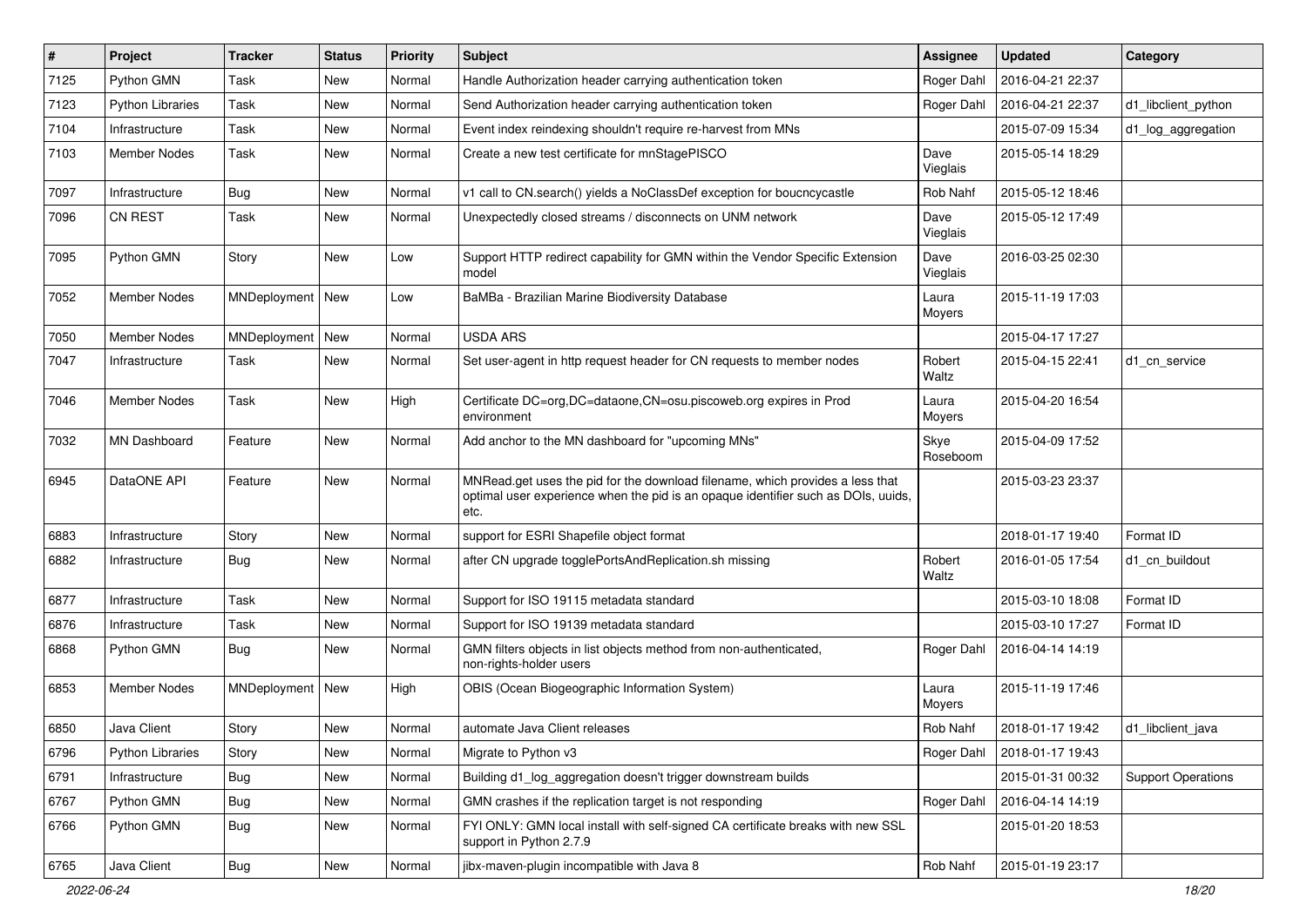| #    | <b>Project</b>      | <b>Tracker</b> | <b>Status</b> | <b>Priority</b> | <b>Subject</b>                                                                                                     | <b>Assignee</b>  | <b>Updated</b>   | Category            |
|------|---------------------|----------------|---------------|-----------------|--------------------------------------------------------------------------------------------------------------------|------------------|------------------|---------------------|
| 6761 | Infrastructure      | Task           | New           | Normal          | unregister extraneous nodes in STAGE-2                                                                             |                  | 2015-01-14 00:49 | Environment.Stage2  |
| 6760 | Infrastructure      | Task           | New           | Normal          | rename mnDemo9 node                                                                                                |                  | 2015-01-14 00:44 |                     |
| 6759 | DataONE API         | Story          | New           | Normal          | ObjectFormat Management                                                                                            | Dave<br>Vieglais | 2015-01-19 23:17 |                     |
| 6755 | Python CLI          | Bug            | New           | Normal          | python CLI install instructions fail                                                                               | Roger Dahl       | 2018-01-09 02:44 |                     |
| 6754 | Infrastructure      | Task           | New           | Normal          | Architecture API loose ends                                                                                        | Dave<br>Vieglais | 2015-01-13 18:54 | Architecture Design |
| 6748 | Java Client         | Task           | New           | Normal          | Create a factory / builder class for converting versioned types.                                                   |                  | 2015-02-11 19:47 |                     |
| 6706 | Infrastructure      | Task           | New           | Normal          | CN-SANDBOX initiated synchronization with mnTestLTER before node was<br>"approved"                                 | Robert<br>Waltz  | 2015-10-09 17:38 | Environment.Sandbox |
| 6705 | Infrastructure      | Decision       | New           | Normal          | What behavior should be when a user request a sid when all the pids matching<br>the sid were obsoleted             |                  | 2014-12-10 20:08 |                     |
| 6701 | Member Nodes        | Task           | New           | Normal          | FTGEN: Document and Announce                                                                                       |                  | 2014-12-04 20:07 |                     |
| 6700 | Member Nodes        | Task           | New           | Normal          | FTGEN: Ensure MN appears on Current MNs webpage (dashboard)                                                        |                  | 2014-12-04 20:07 |                     |
| 6699 | Member Nodes        | Task           | New           | Normal          | FTGEN: Mutual acceptance                                                                                           |                  | 2014-12-04 20:07 |                     |
| 6698 | <b>Member Nodes</b> | Task           | New           | Normal          | FTGEN: Check Authentication and Authorization in Production                                                        |                  | 2014-12-04 20:07 |                     |
| 6697 | <b>Member Nodes</b> | Task           | New           | Normal          | FTGEN: Verify CN Content and Services in Production                                                                |                  | 2014-12-04 20:07 |                     |
| 6696 | Member Nodes        | Task           | New           | Normal          | FTGEN: Register MN in Production                                                                                   |                  | 2014-12-04 20:07 |                     |
| 6695 | <b>Member Nodes</b> | Task           | New           | Normal          | FTGEN: Verify MN Content and Services in Production                                                                |                  | 2014-12-04 20:07 |                     |
| 6694 | Member Nodes        | Task           | New           | Normal          | FTGEN: Configure SSL Certificates for Production                                                                   |                  | 2014-12-04 20:07 |                     |
| 6693 | Member Nodes        | Task           | New           | Normal          | FTGEN: Establish DataONE user identity in Production                                                               |                  | 2014-12-04 20:07 |                     |
| 6692 | <b>Member Nodes</b> | Task           | New           | Normal          | FTGEN: Show MN as "upcoming" on the dashboard                                                                      |                  | 2014-12-04 20:07 |                     |
| 6691 | <b>Member Nodes</b> | Task           | New           | Normal          | FTGEN: Check Authentication and Authorization in Testing Environment                                               |                  | 2014-12-04 20:07 |                     |
| 6690 | <b>Member Nodes</b> | Task           | New           | Normal          | FTGEN: Verify CN Content and Services in Testing Environment                                                       |                  | 2014-12-04 20:07 |                     |
| 6689 | <b>Member Nodes</b> | Task           | New           | Normal          | FTGEN: Register MN in Testing Environment                                                                          |                  | 2014-12-04 20:07 |                     |
| 6688 | <b>Member Nodes</b> | Task           | New           | Normal          | FTGEN: Verify MN Content and Services in Testing Environment                                                       |                  | 2014-12-04 20:07 |                     |
| 6687 | <b>Member Nodes</b> | Task           | New           | Normal          | FTGEN: Configure SSL Certificates for Testing Environment                                                          |                  | 2014-12-04 20:07 |                     |
| 6686 | <b>Member Nodes</b> | Task           | New           | Normal          | FTGEN: Establish DataONE user identity in Testing Environment                                                      |                  | 2014-12-04 20:07 |                     |
| 6685 | <b>Member Nodes</b> | Task           | New           | Normal          | FTGEN: Local Testing                                                                                               |                  | 2014-12-04 20:07 |                     |
| 6684 | Member Nodes        | Task           | New           | Normal          | FTGEN: Register any new object formats in all environments                                                         |                  | 2014-12-04 20:07 |                     |
| 6683 | Member Nodes        | Task           | New           | Normal          | FTGEN: Implement search index and display (ONEMercury) support for any new<br>metadata formats required by the MN. |                  | 2014-12-04 20:07 |                     |
| 6682 | Member Nodes        | Task           | New           | Normal          | FTGEN: Design, code and component test a new MN implementation                                                     |                  | 2014-12-04 20:07 |                     |
| 6681 | Member Nodes        | Task           | New           | Normal          | FTGEN: Plan the implementation                                                                                     |                  | 2014-12-04 20:07 |                     |
| 6680 | Member Nodes        | Task           | New           | Normal          | FTGEN: Scope the implementation                                                                                    |                  | 2014-12-04 20:07 |                     |